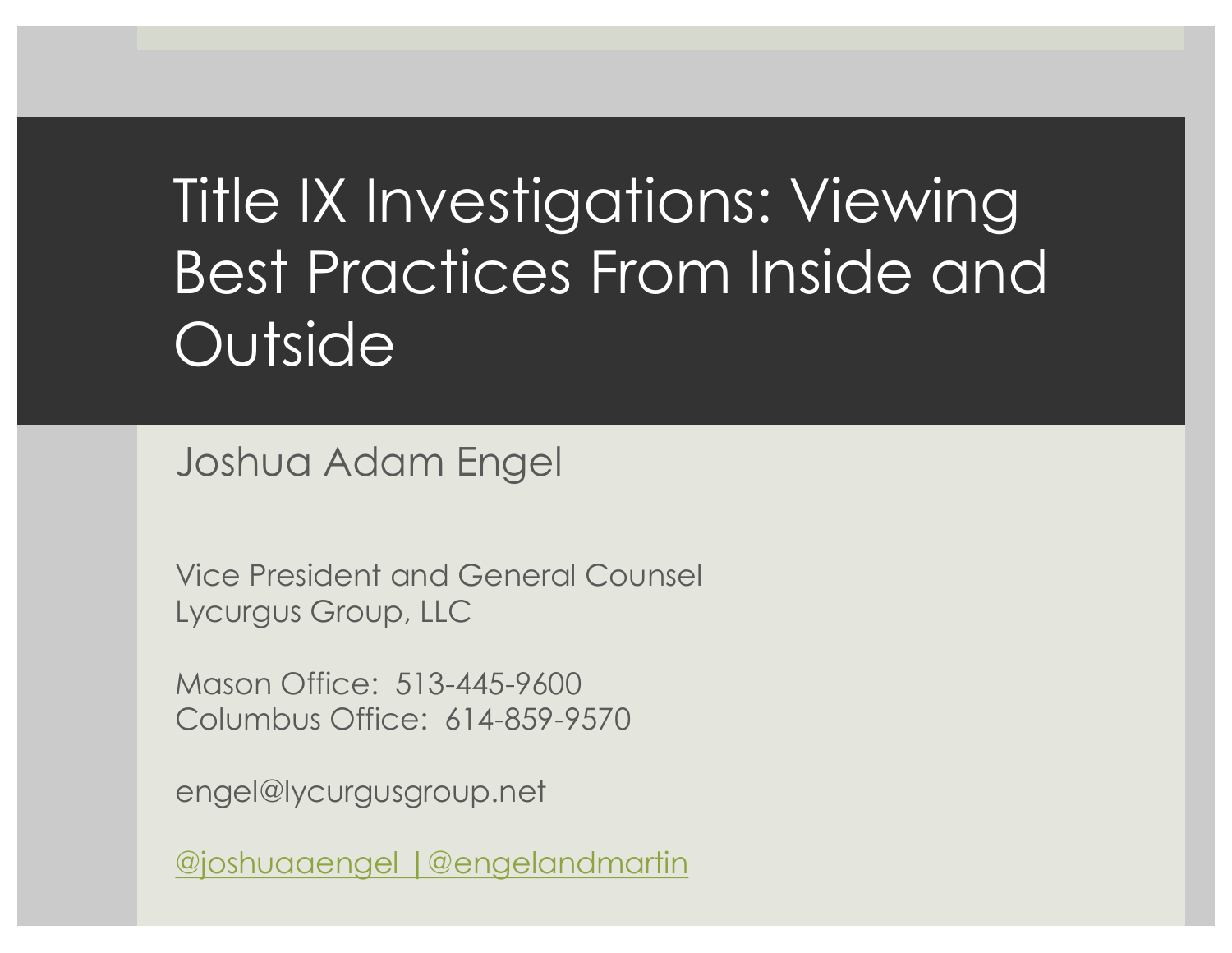# Title IX Investigations: Viewing Best Practices From The Outside

Due Process From the Outside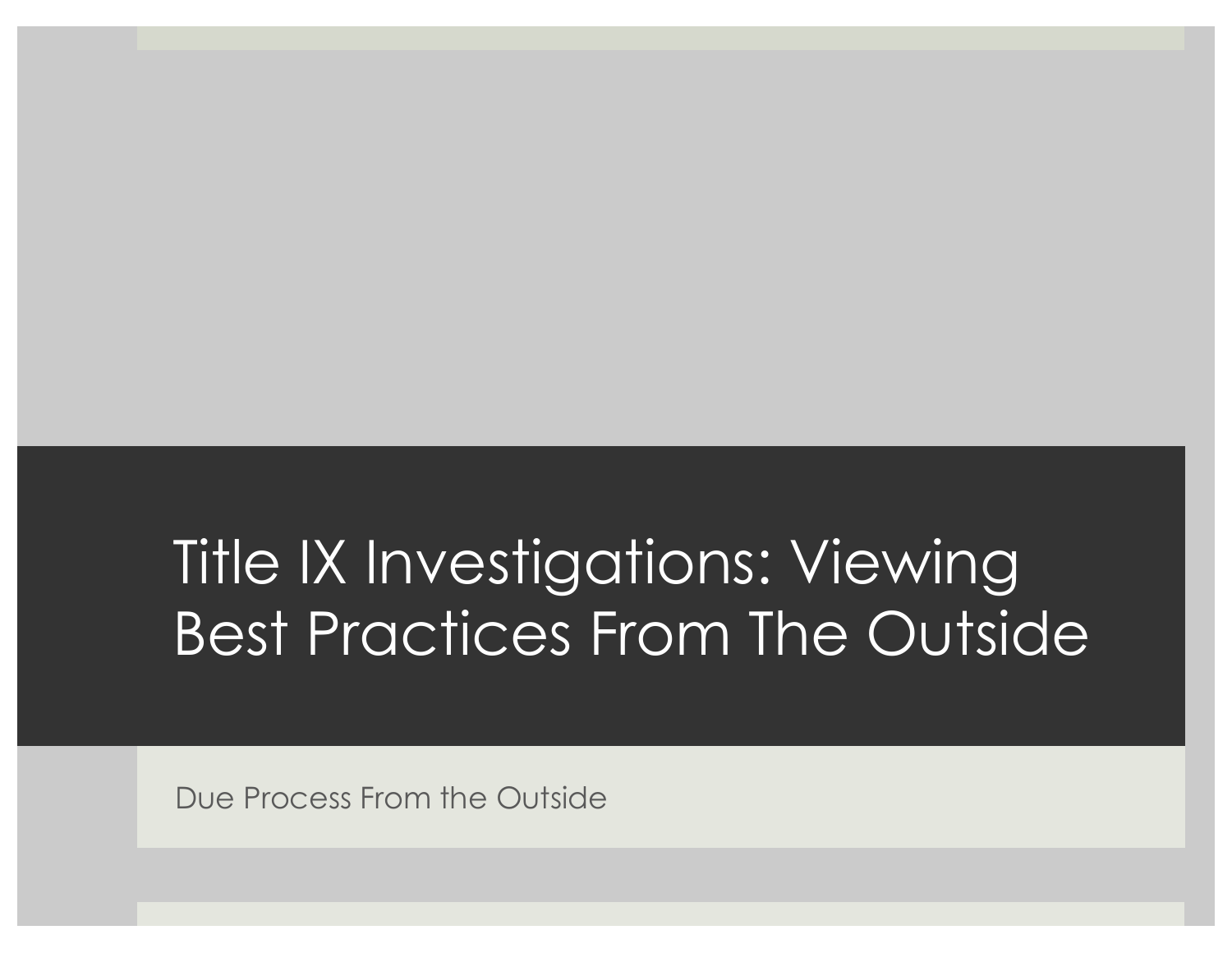### Quick Bio

#### $\blacksquare$  Education

**□** B.A. University of Pennsylvania

 $\Box$  J.D. Harvard University Law School

#### **Experience**

- $\Box$  Choate, Hall & Stewart
- $\blacksquare$  Prosecutor in Massachusetts and Ohio
- $\Box$  State of Ohio
- $\blacksquare$  Private Practice

 $\blacksquare$  Married to a Professor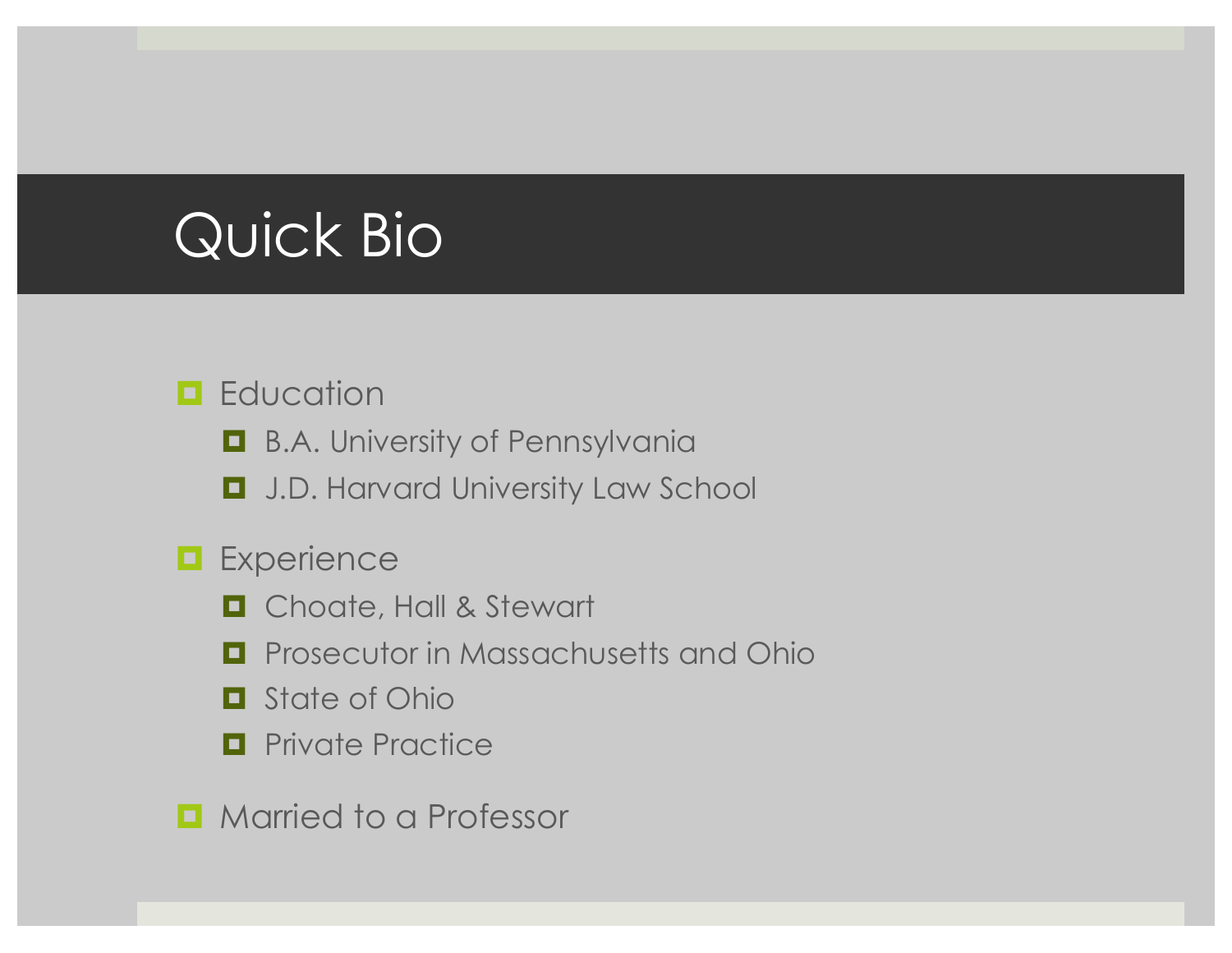## Current Lawsuits – Engel & Martin

#### $\Box$  Public Schools:

- $\blacksquare$  University of Houston
- $\blacksquare$  University of Cincinnati
- $\blacksquare$  The Ohio State University
- $\blacksquare$  Wright State University
- $\blacksquare$  Private Schools:
	- $\Box$  William and Hobart
	- $\blacksquare$  Wooster
	- $\Box$  Mount Saint Joseph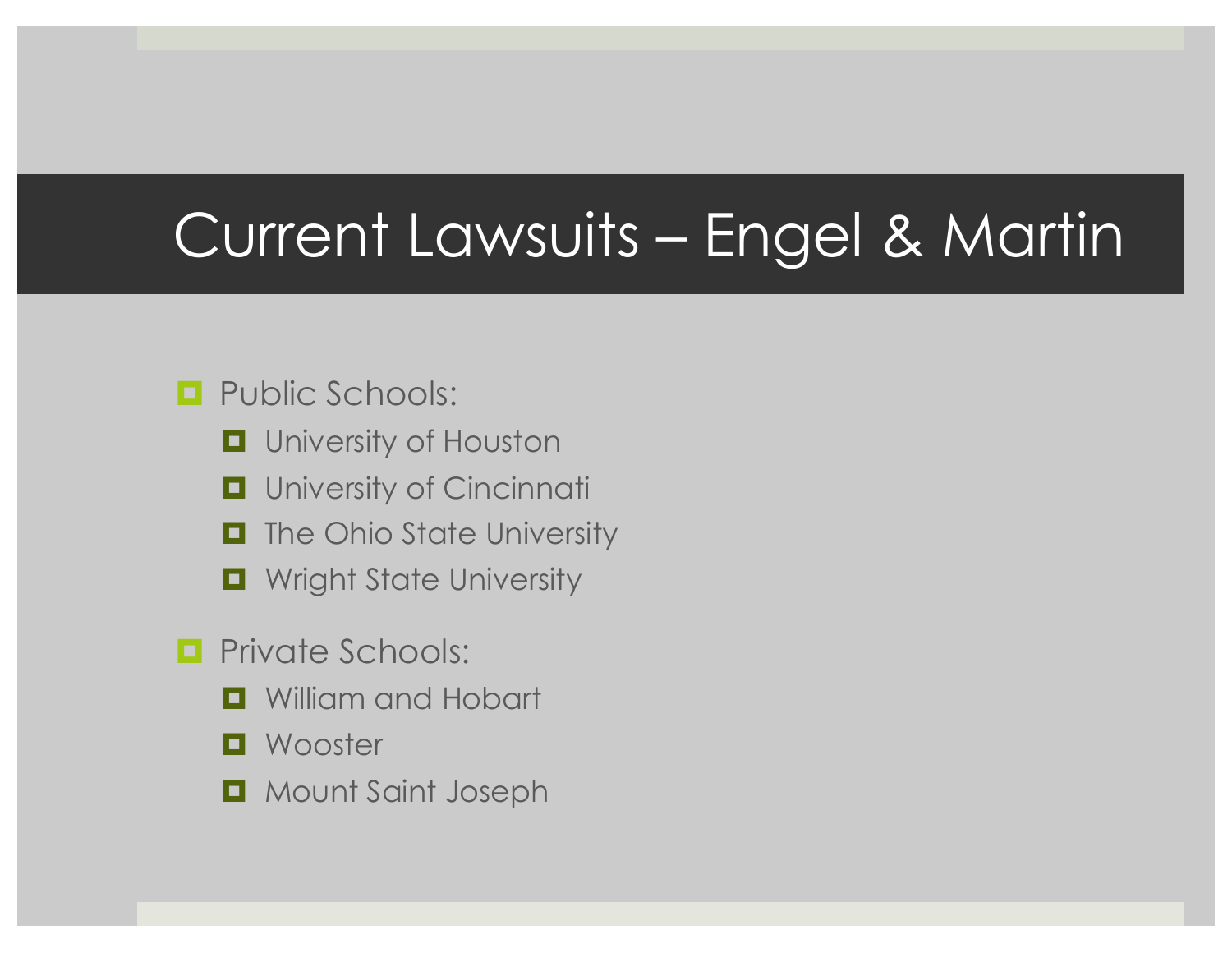#### What To Take Back To Your Institutions

- **□** The "Secret" to not getting sued
- Better Understanding of Student Due Process Rights
	- Saying, "This is not a criminal trial" is the beginning, not the end, of the discussion
	- $\Box$  Cutting edge issues:
		- $\blacksquare$  Bias Against the Accused
		- $\blacksquare$  Confrontation Rights
		- **<u><b>u**</u> Disclosure of Helpful Information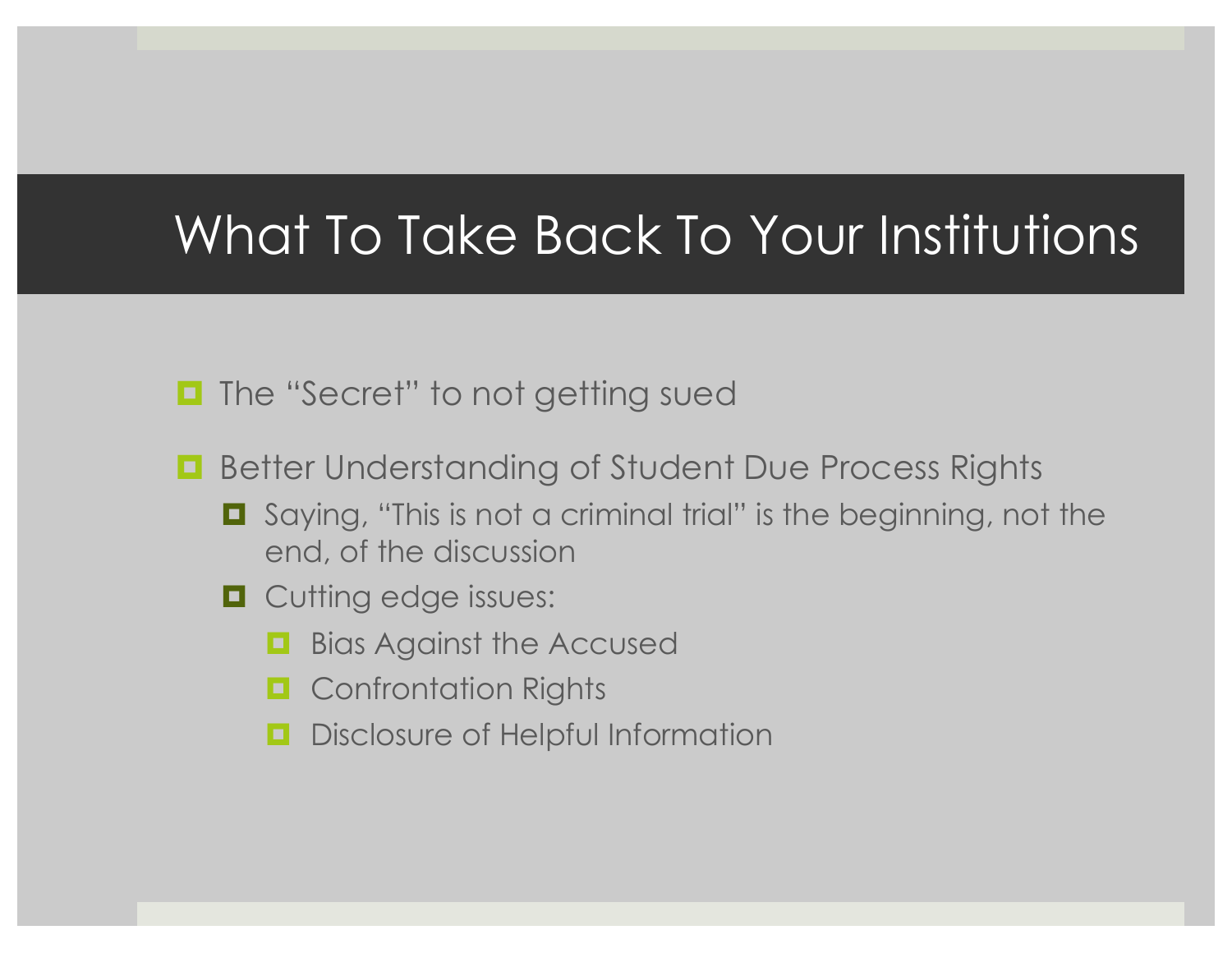# The Key To Not Getting Sued



*Vengeance imports a feeling of blame and an opinion, however distorted by passion, that a wrong has been done. It can hardly go very far beyond the case of a harm intentionally inflicted; even a dog distinguishes between being stumbled over and being kicked*

Holmes, *The Common Law* (1909)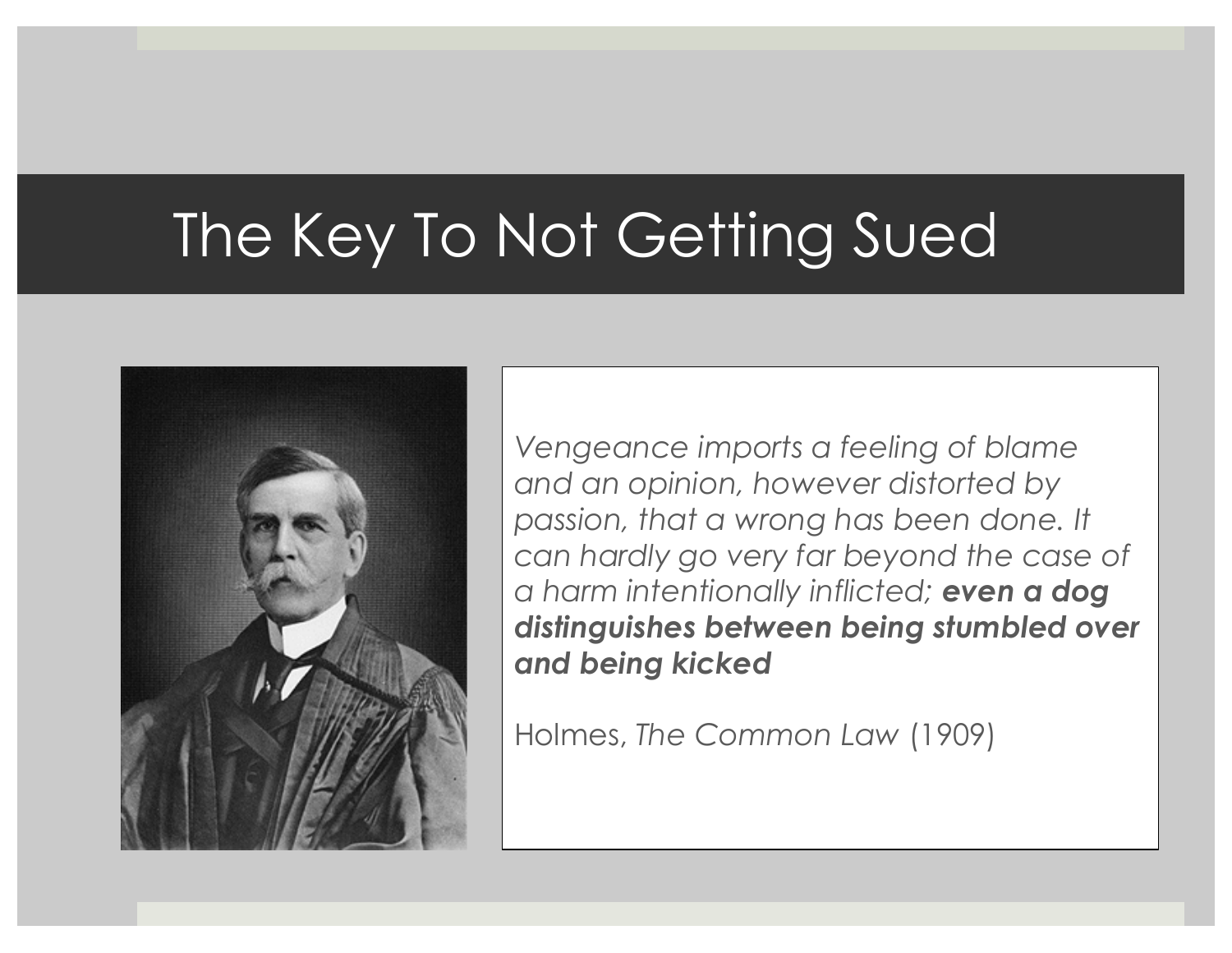### Respect Is Often Lacking

- $\blacksquare$  Respect is distinct from "fairness" or "equality"
	- $\Box$  Common courtesy to students, parents, and advisors goes a long way
	- $\blacksquare$  Presumption of innocence – treat accused students like the are wrongly accused

■ "Lower the temperature."

- $\Box$  Rules should not be used to make things more difficult
	- $\blacksquare$  Rules are imperfect creations of human beings
	- $\blacksquare$  Perception of unfairness drives reality
	- ¤ Students don't know integrity of people like you do
	- $\Box$  Students are inclined to distrust the process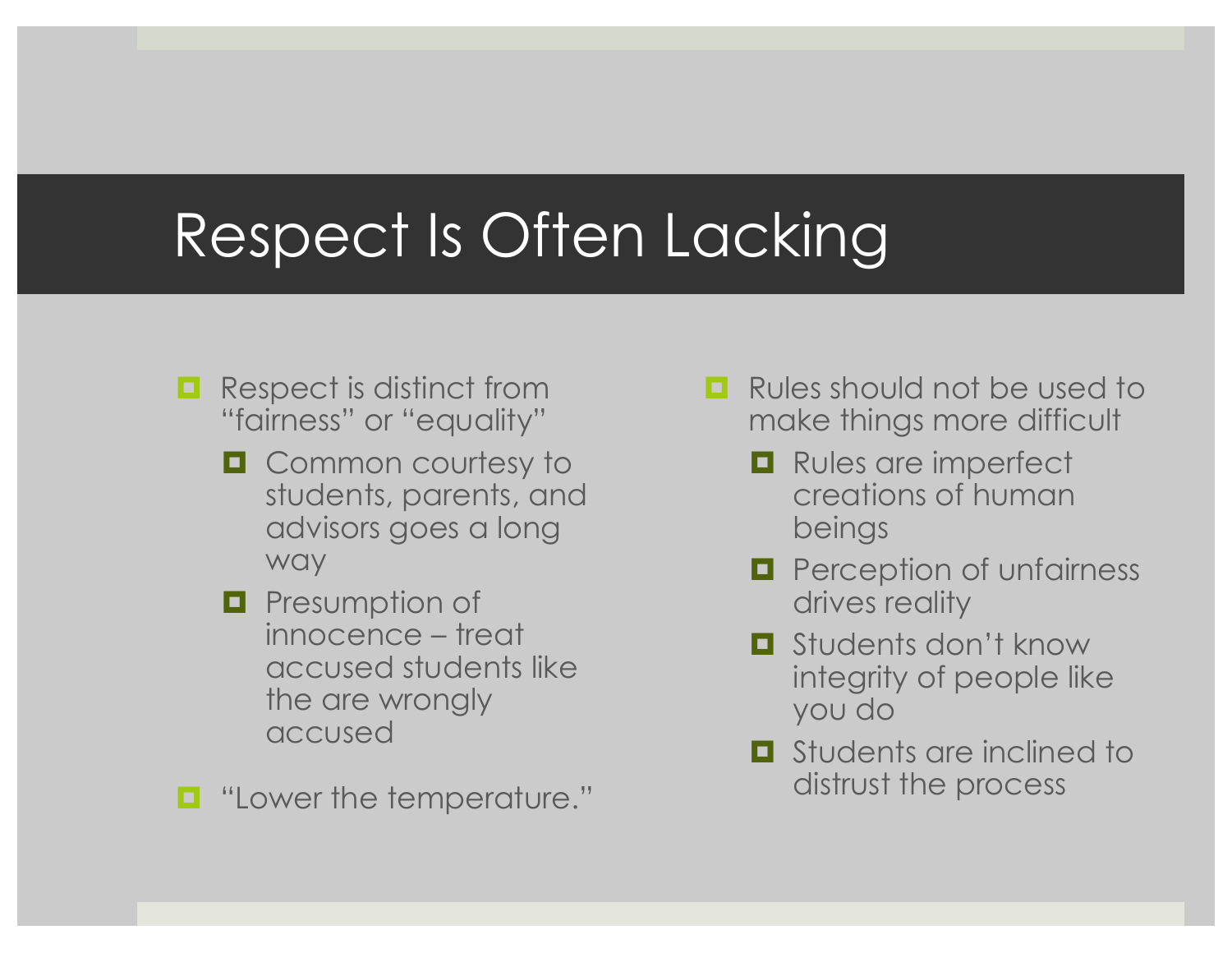# Cutting Edge Due Process Issues

1. Bias

2. Confrontation/Cross-Examination

3. Discovery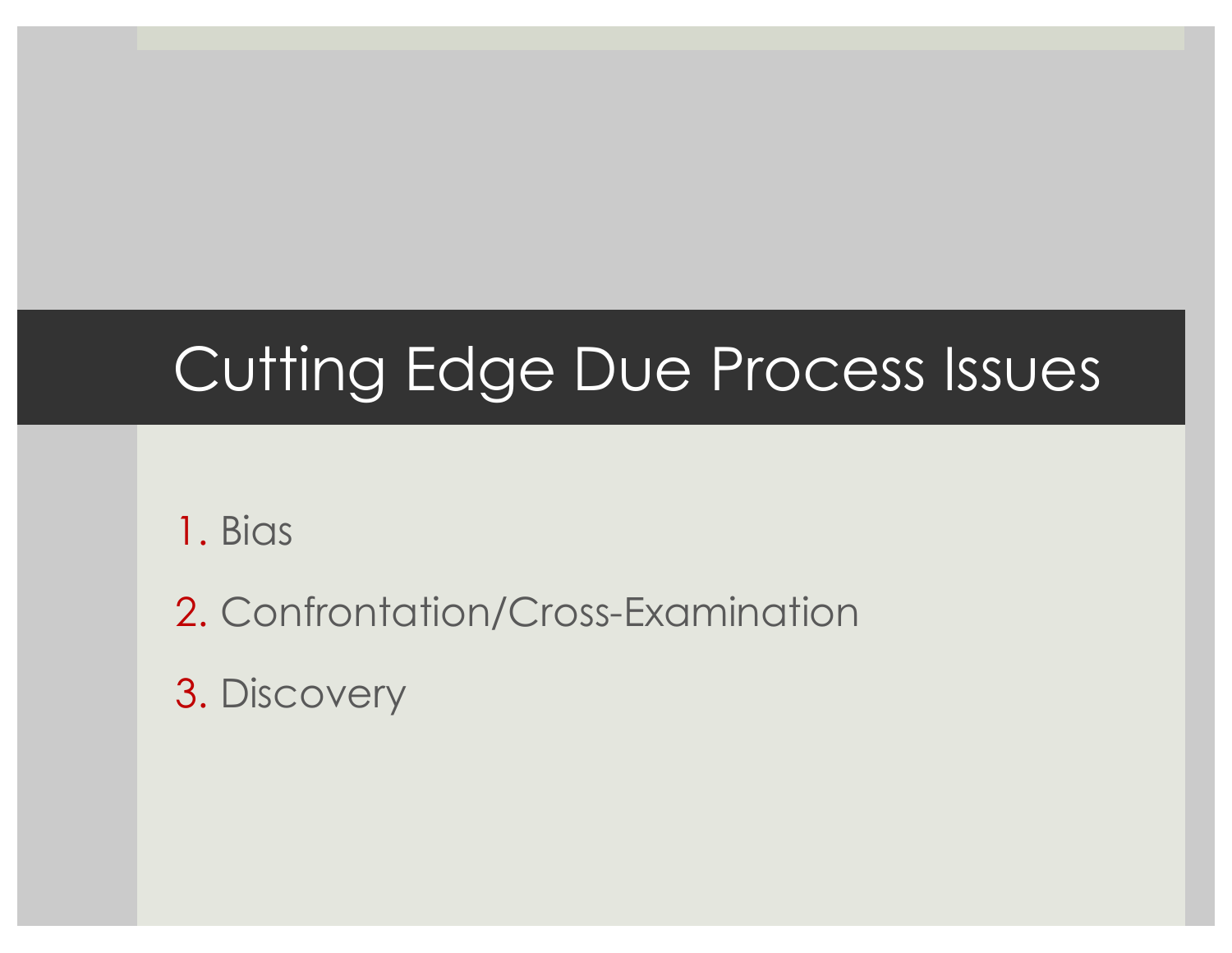#### Due Process 101

#### Public Institutions

- $\blacksquare$  Students have a liberty or property interest in continuing their education
- $\Box$  Constitution requires due process before student can be suspended or expelled

#### Private Institutions

- $\blacksquare$  No constitutional protections
- $\Box$  Possible sources
	- $\blacksquare$  Student handbook
	- $\Box$  Values of a liberal education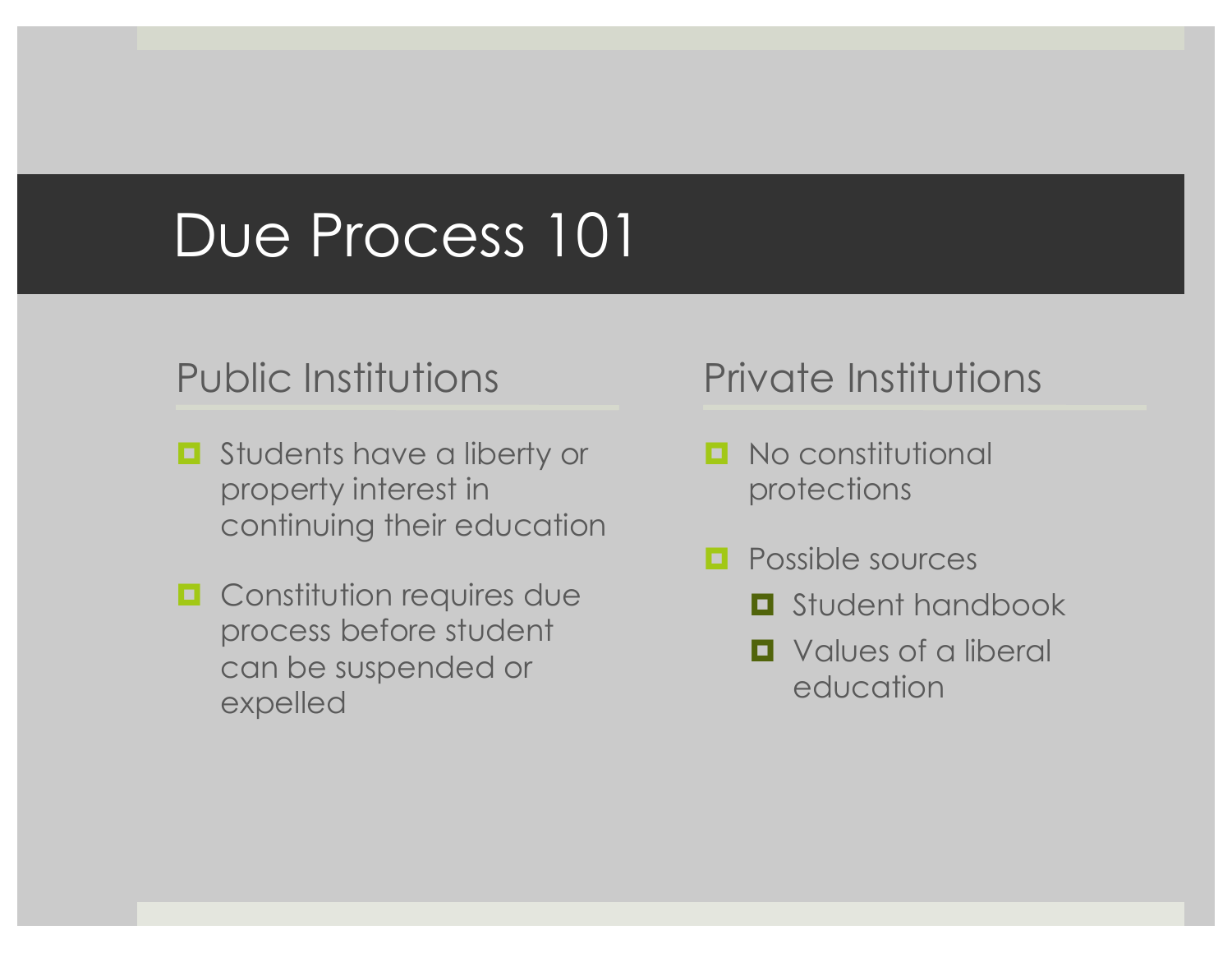

#### Supreme Court . . .

Problem: the Supreme Court has provided very little guidance on this issue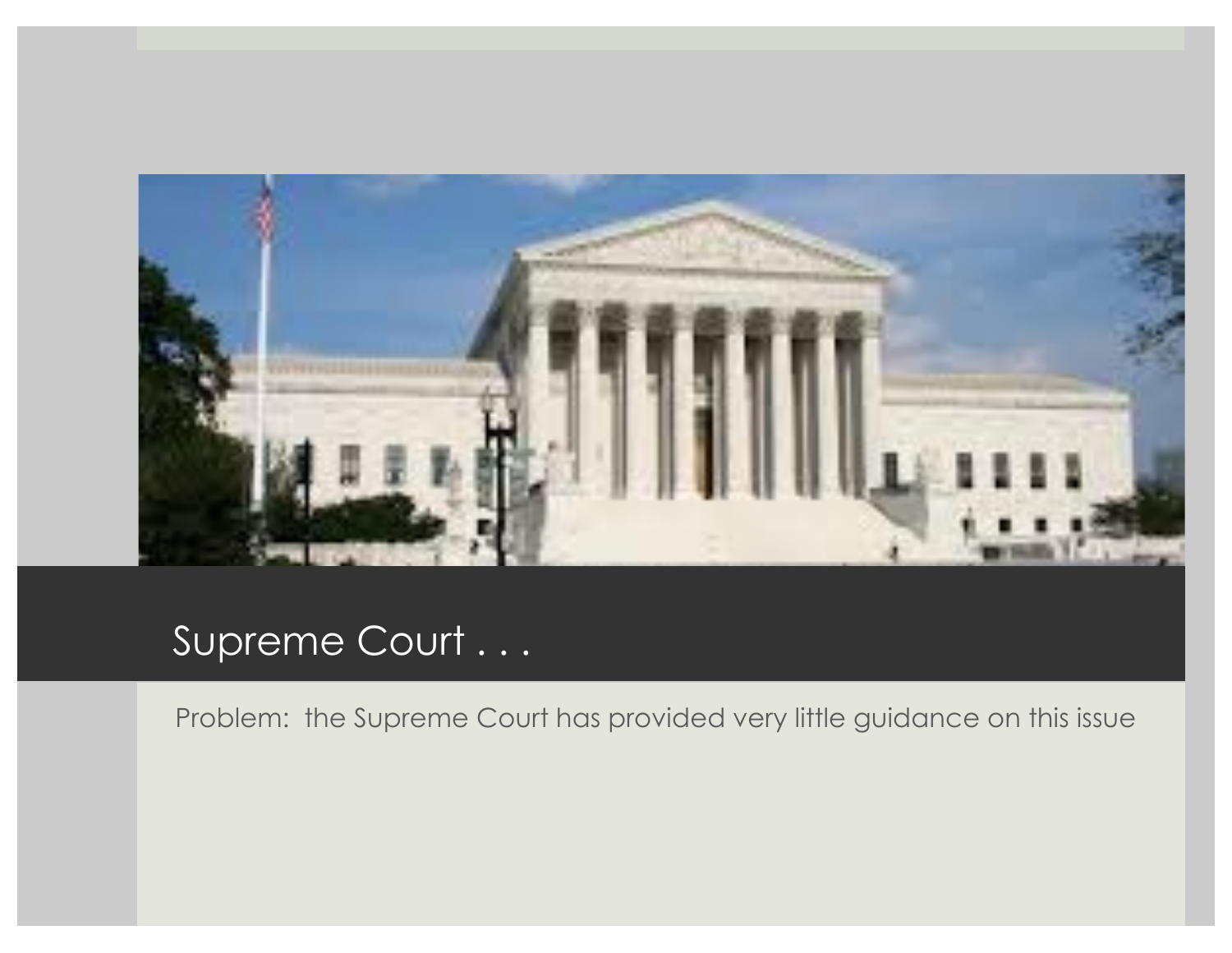#### Goss v. Lopez

#### ¤ Facts

- $\blacksquare$  High school students suspended for 10 days for destroying property
- $\Box$  Generally, no hearings.
- $\blacksquare$  Student must be given "oral or written notice of the charges against him and, if he denies them, an explanation of the evidence the authorities have and an opportunity to present his side of the story"

#### $\blacksquare$  Limitation:

- $\blacksquare$  "We should also make it clear that we have addressed ourselves solely to the short suspension, not exceeding 10 days."
- $\blacksquare$  "Longer suspensions or expulsions for the remainder of the school term, or permanently, may require more formal procedures."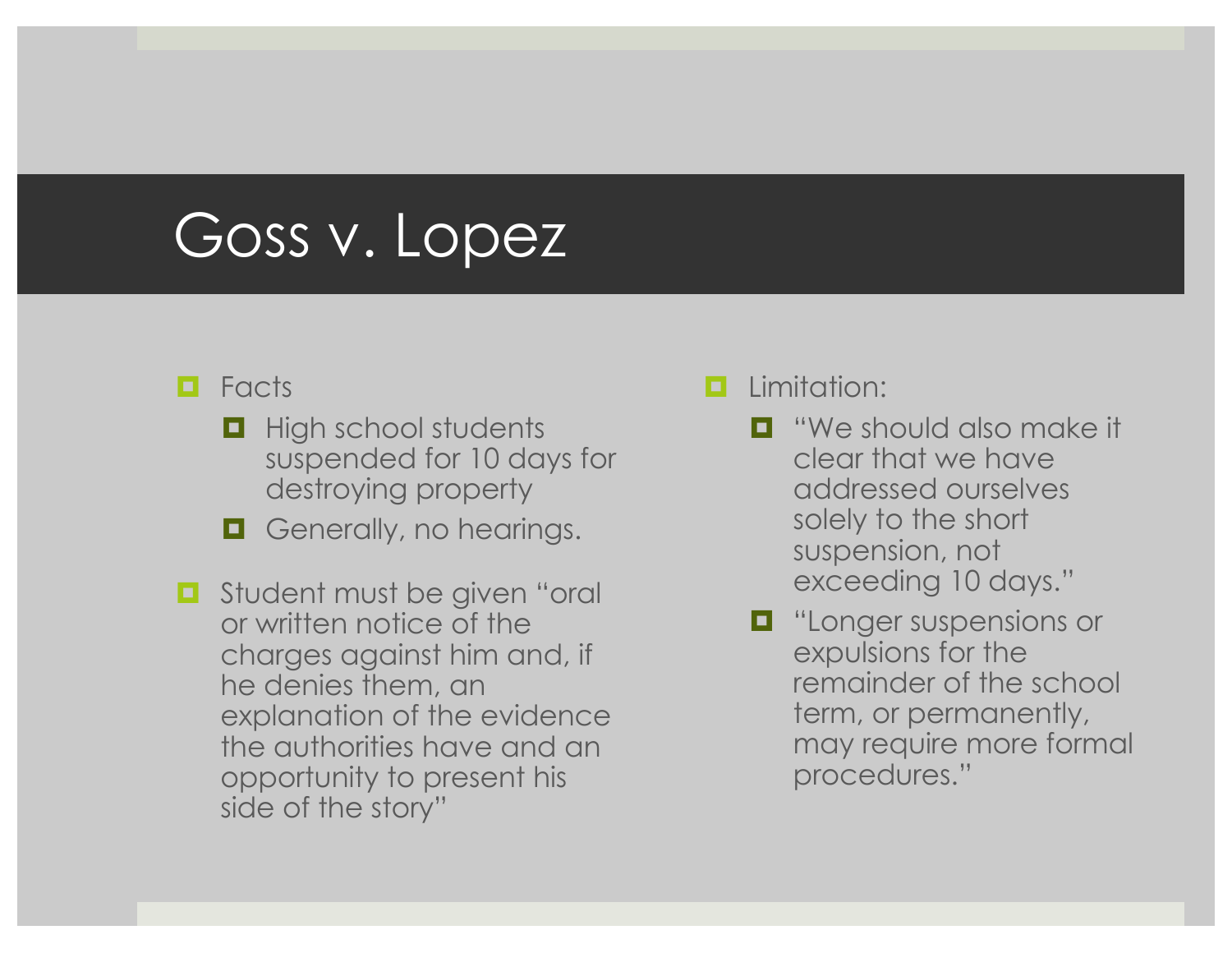### *University of Missouri v. Horowitz*

#### $\blacksquare$  Facts:

- $\blacksquare$  Medical Student
- $\blacksquare$  Dismissed after poor performance in clinicals
- $\Box$  "A school is an academic institution, not a courtroom or administrative hearing room."

#### $\blacksquare$  Limitations:

- Notes "the significant difference between the failure of a student to meet academic standards and the violation by a student of valid rules of conduct."
- $\Box$  Goss requirements did not apply to academic violations (such as charges of plagiarism)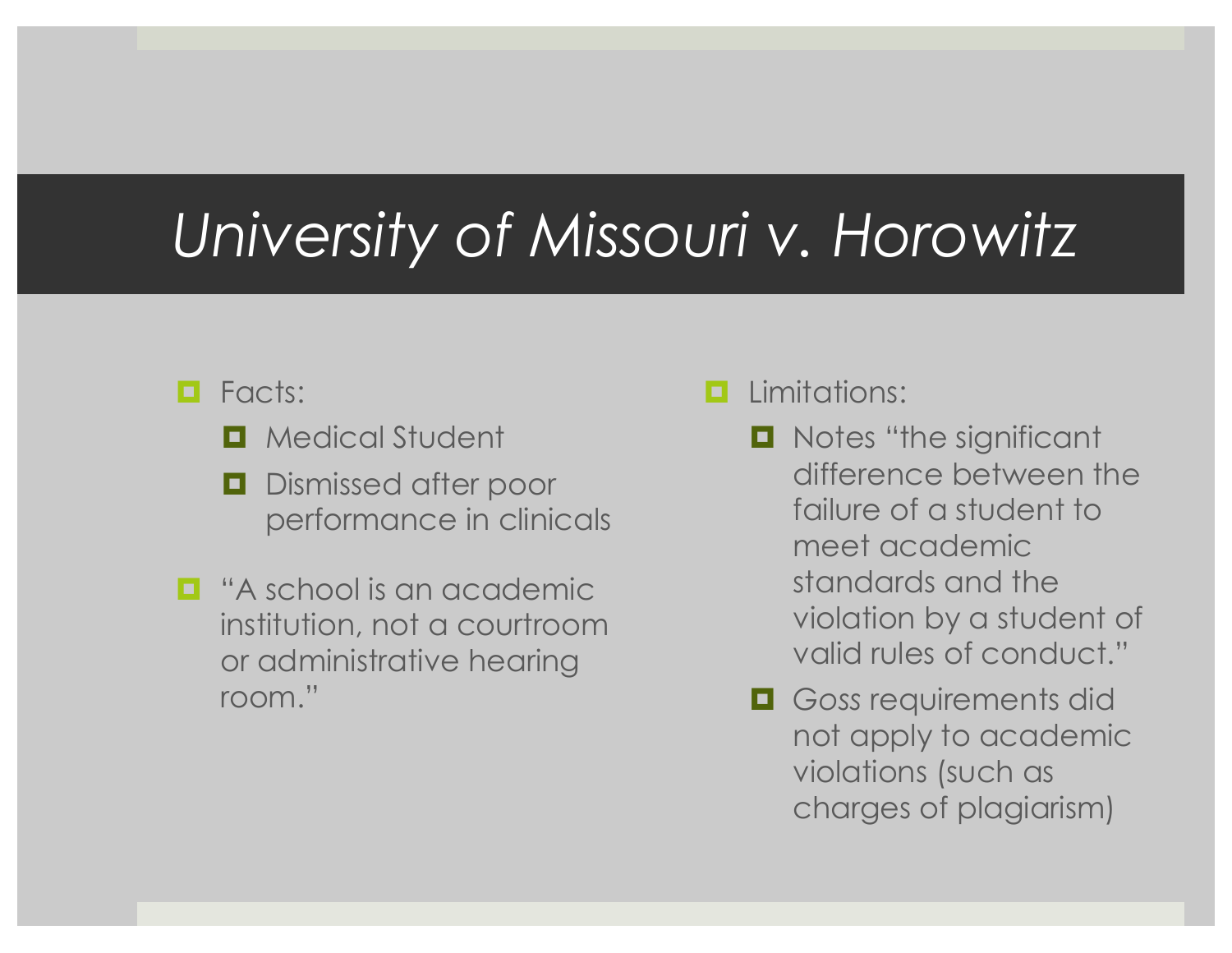#### Due Process Framework

#### ¤ *Goldberg v. Kelly*

- $\blacksquare$  "The fundamental requisite of due process of law is the opportunity to be heard."
- $\blacksquare$  The hearing provided must be "at a meaningful time and in a meaningful manner.
- $\blacksquare$  Mathews v. Eldridge
	- $\Box$  "Due process is flexible and calls for such procedural protections as the particular situation demands."
	- $\blacksquare$  Balancing Test

#### $\blacksquare$  Balance:

- $\blacksquare$  Students' interest in their education
- $\blacksquare$  Risk of an erroneous deprivation
- $\blacksquare$  Probable value, if any, of additional or substitute procedural safeguards
- $\Box$  Burdens that the additional safeguards would entail on the school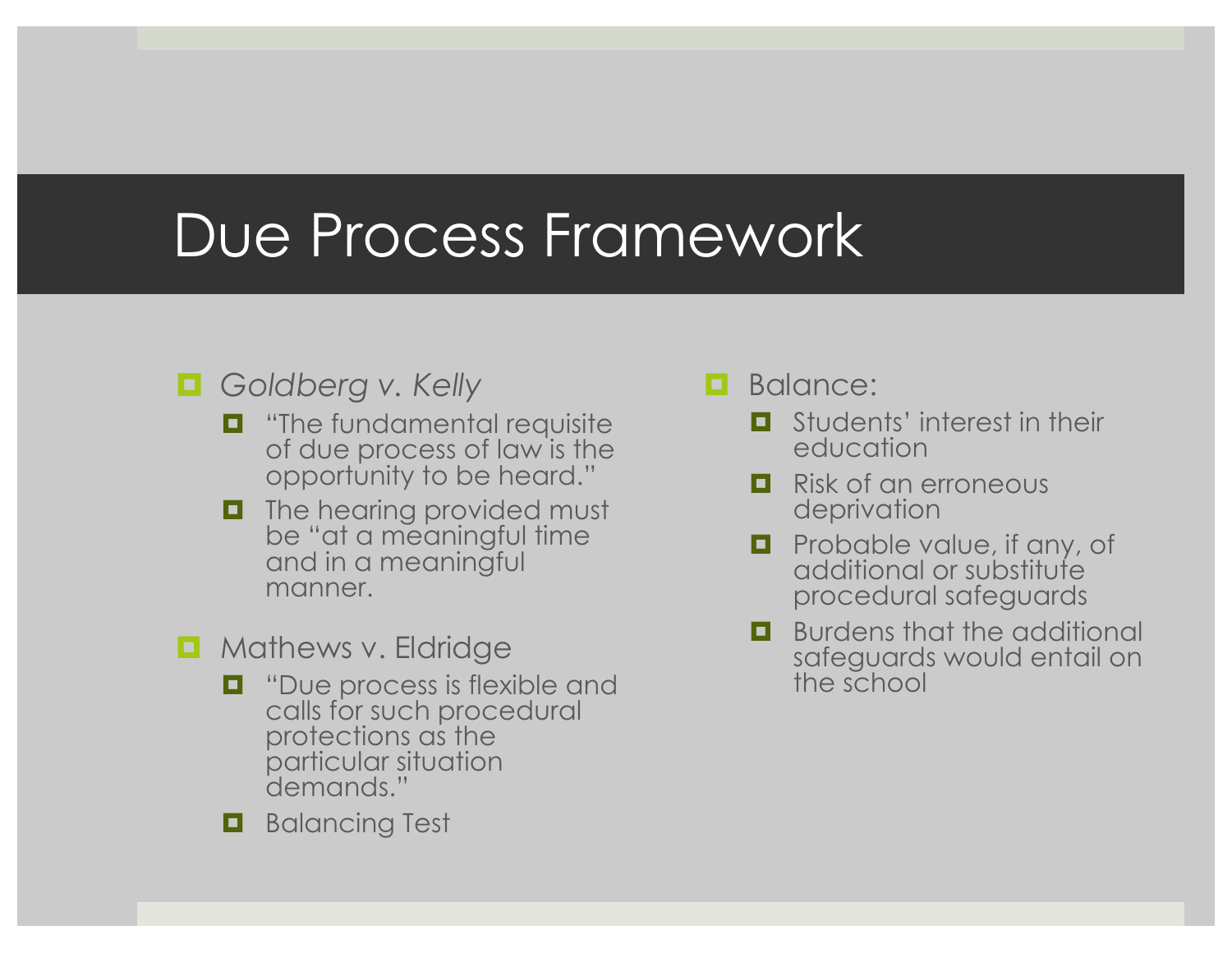#### Due Process Includes ...

- $\blacksquare$  Notice
- $\blacksquare$  Full and Fair Investigation
- $\blacksquare$  Presumption of Innocence
- $\Box$  Opportunity to Present Evidence and Witnesses
- $\blacksquare$  Ability to compel witnesses to attend
- $\Box$  Confront Adverse Witnesses
- $\blacksquare$  Representative
- $\Box$  Unbiased Hearing Panel
- $\blacksquare$  Checklist approach is wrong
- $\blacksquare$  **Holistic Approach** 
	- $\blacksquare$  Protections interact and reinforce each other
	- $\Box$  Cannot look at each protection in isolation
- $\blacksquare$  Not a criminal trial, BUT . . . Due Process guarantees enhance accuracy and reliability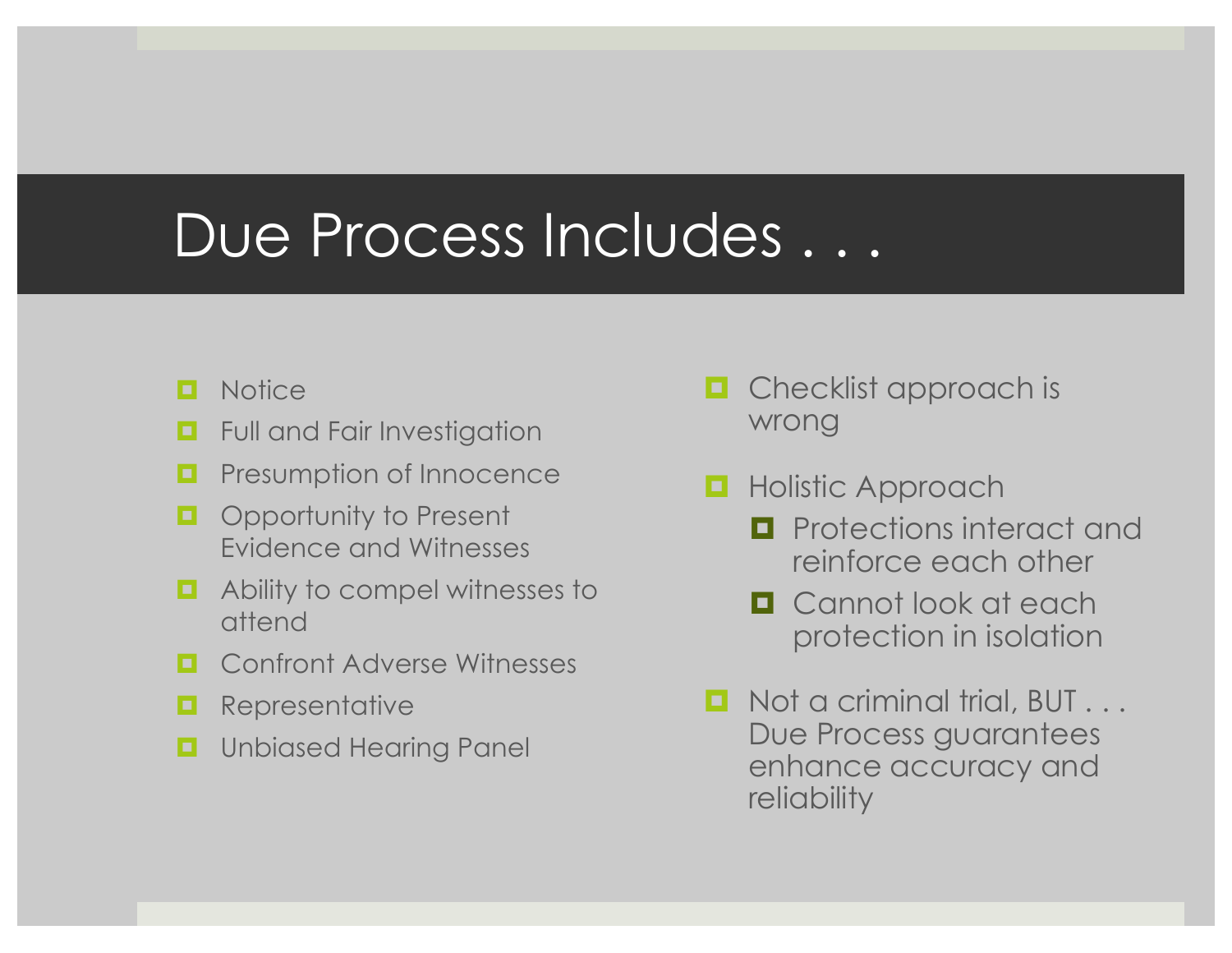### 1. Bias in Training

- $\blacksquare$  Purpose of Hearing Panel is to decide disputed facts
- **Q** Hows
	- $\blacksquare$  Decide facts based on evidence presented
	- $\blacksquare$  Assess credibility based on individuals and acts
- $\blacksquare$  Bias = Any deviation from purpose
- $\Box$  Sources of bias:
	- $\blacksquare$  Internal: "pre-loaded perceptions"
	- $\blacksquare$  External: "community expectations"
- $\blacksquare$  Ask: why is this information being shared in training?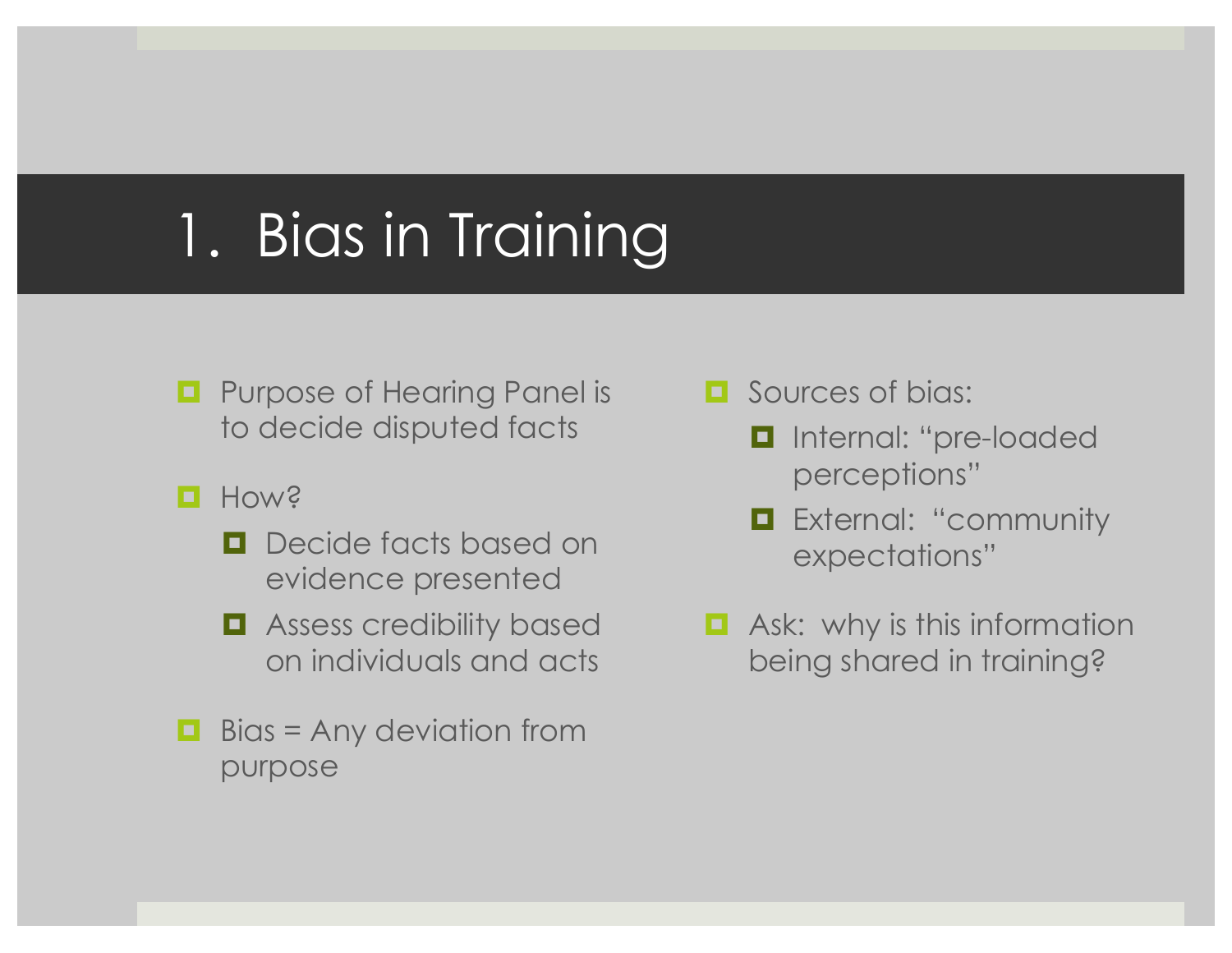### Aristotle: Logos, Ethos, Pathos

- $\blacksquare$  First principle of persuasion: "Well dispose your audience to you and ill dispose them to your enemy."
- $\blacksquare$  "Aristotelian Bias"
	- $\Box$  Logos: Create logical fallacys
	- $\blacksquare$  Ethos: enhance the credibility of one side
	- Pathos: reduce the audience's ability to judge by appealing to emotions
- $\blacksquare$  Perception drives reality
	- Training by "advocates" creates perception of bias
	- Not gender based; "Merely biased against those accused of sexual assault"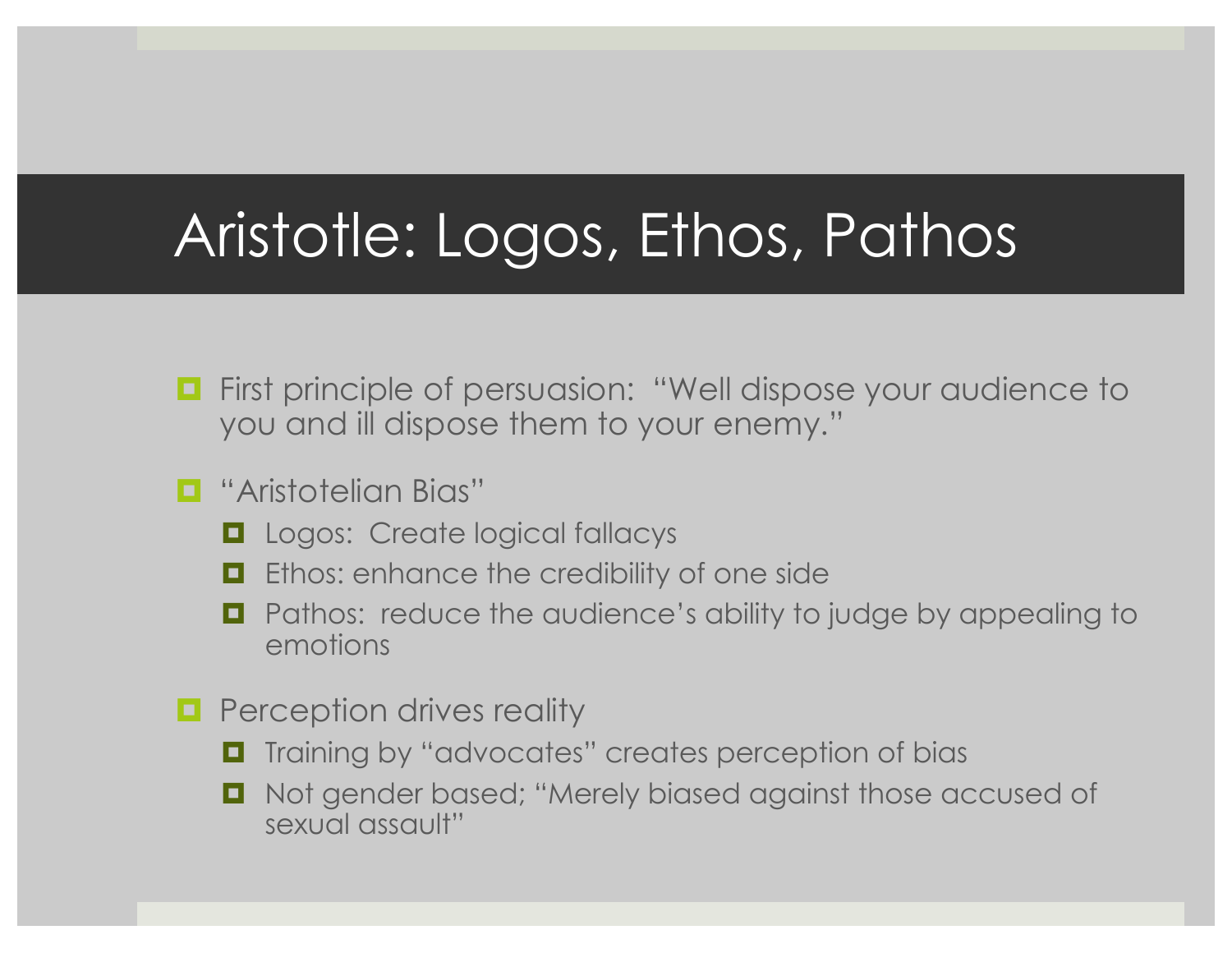# UC Training

#### **E** Aristotelian Bias:

- $\Box$  Ethos: Makes a claim of sexual assault seem more credible
- $\Box$  Pathos: Encourage panel members to find an alleged sex offender responsible before he can commit another sexual assault.
- $\Box$  Deviation from fact finding role: protect the campus

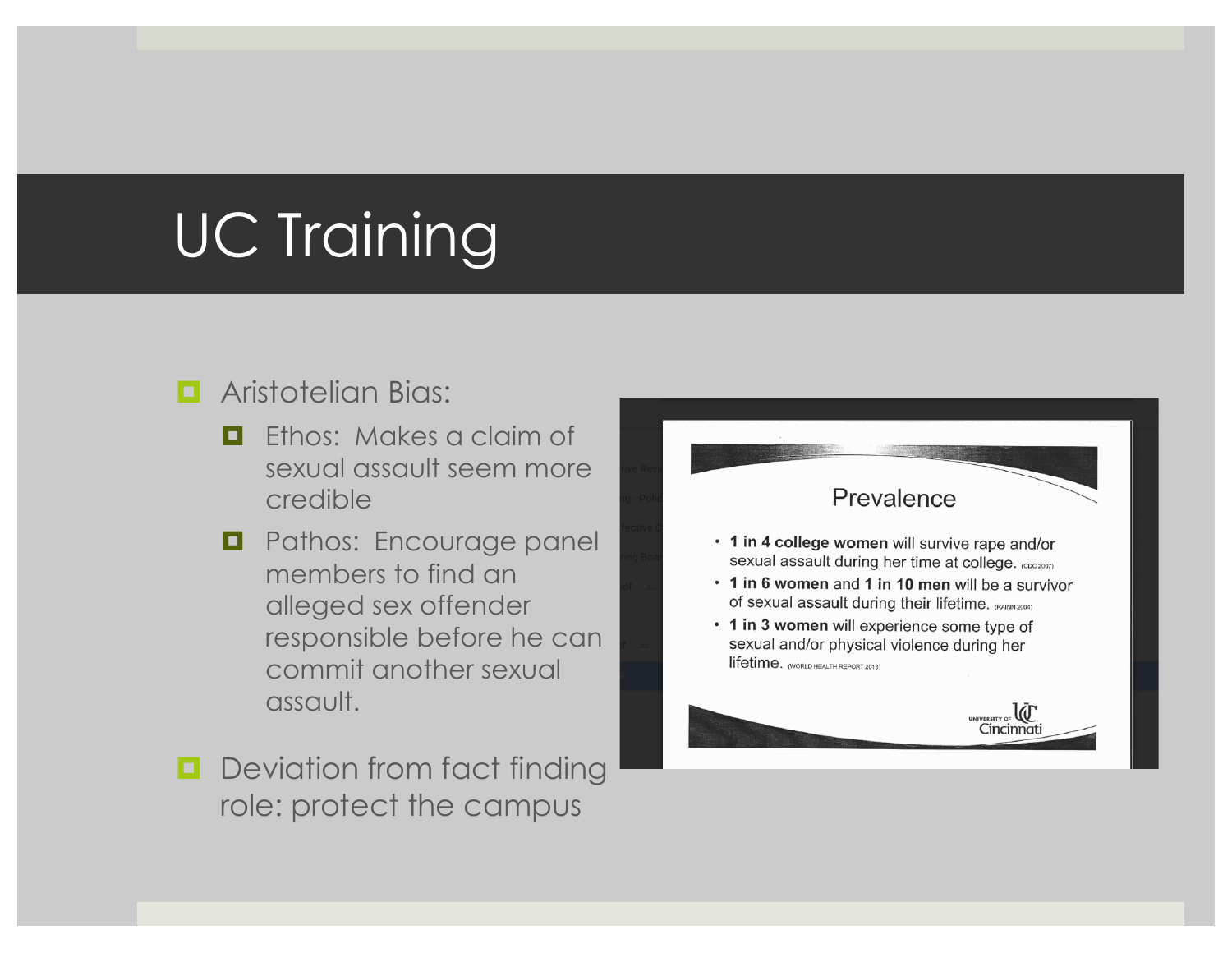## Creation of Community Pressure

#### Profile of a Sex Offender

- Seeking power (NOT about sex)
- Predators target vulnerable persons
- Known to the victim (84% of rape victims know their attacker and 57% of rapes happen on "dates")
- $\blacksquare$  Most rapists are repeat date rapists; the average  $\blacksquare$ rapist rapes 14 people before he ever spends a night in jail.
- Uses alcohol as weapon: "Undetected Rapist"

 $\blacksquare$  Creates risk of "letting a guilty person go"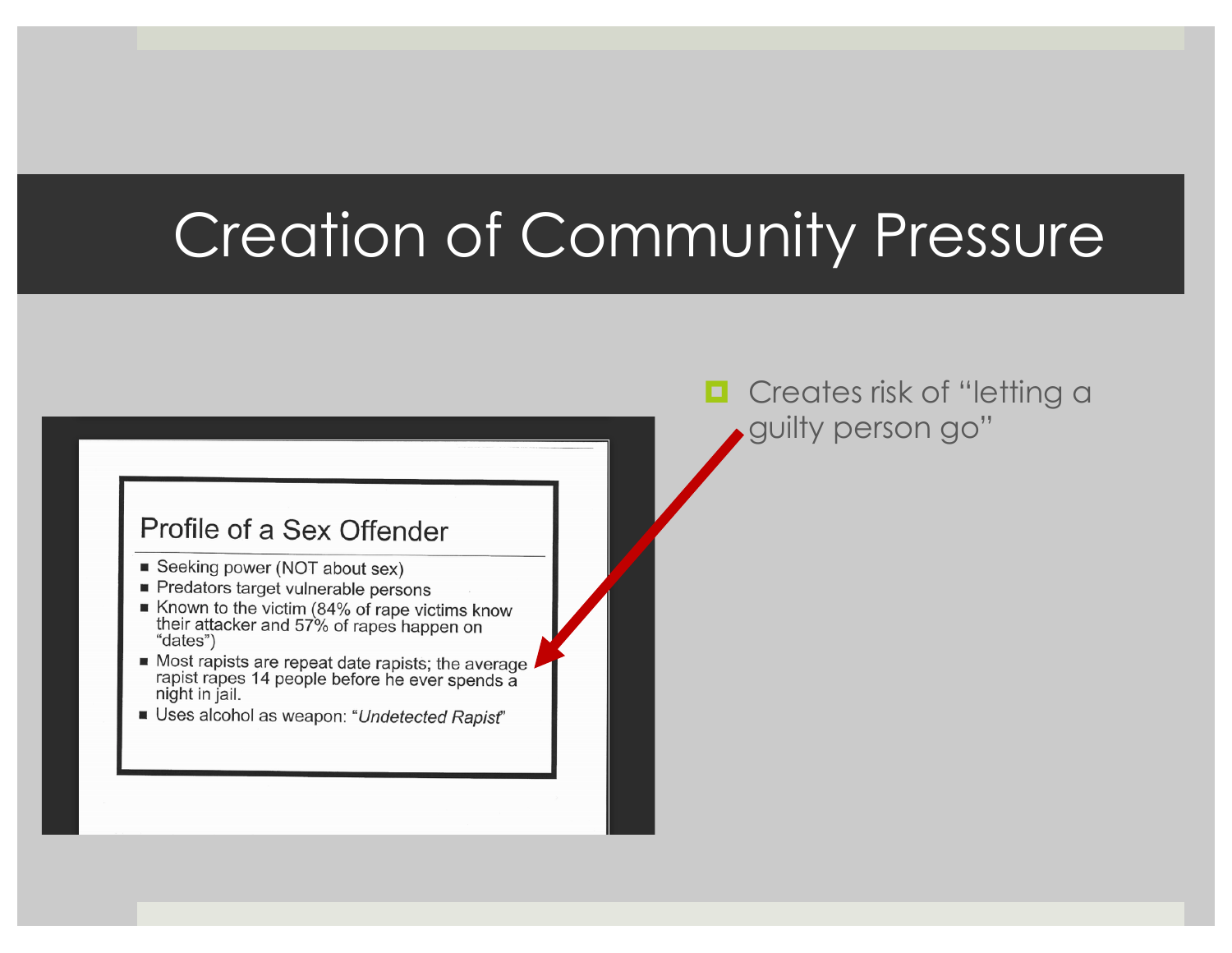#### Undermining Credibility of Accused

- **<u><b>E**</u> Encourages decisions based on statistics and stereotypes
	- $\Box$  College men are likely to commit offenses
	- $\blacksquare$  If not punished, will be more crime
	- $\blacksquare$  Encourages discounting of persuasive testimony
- 
- **<u>n</u>** Does not matter if statistics are true or not

THE OHIO STATE UNIVERSITY **Counseling and Consultation Service** OFFICE OF STUDENT LIFE Facts 22-57% of college men report perpetrating a form of sexually aggressive behavior (Abbey & McAuslan, 2004) 1 out of 3 males reported engaging in sexually coercive behavior are somewhat greater than the rates reported in some other studies of college males (e.g., Koss et al., 1985) Men are more likely to commit sexual violence in communities where sexual violence goes unpunished. (National Sexual Violence Resource Center, 2004). •Repeat perpetrators are aware of myths and how to present as empathic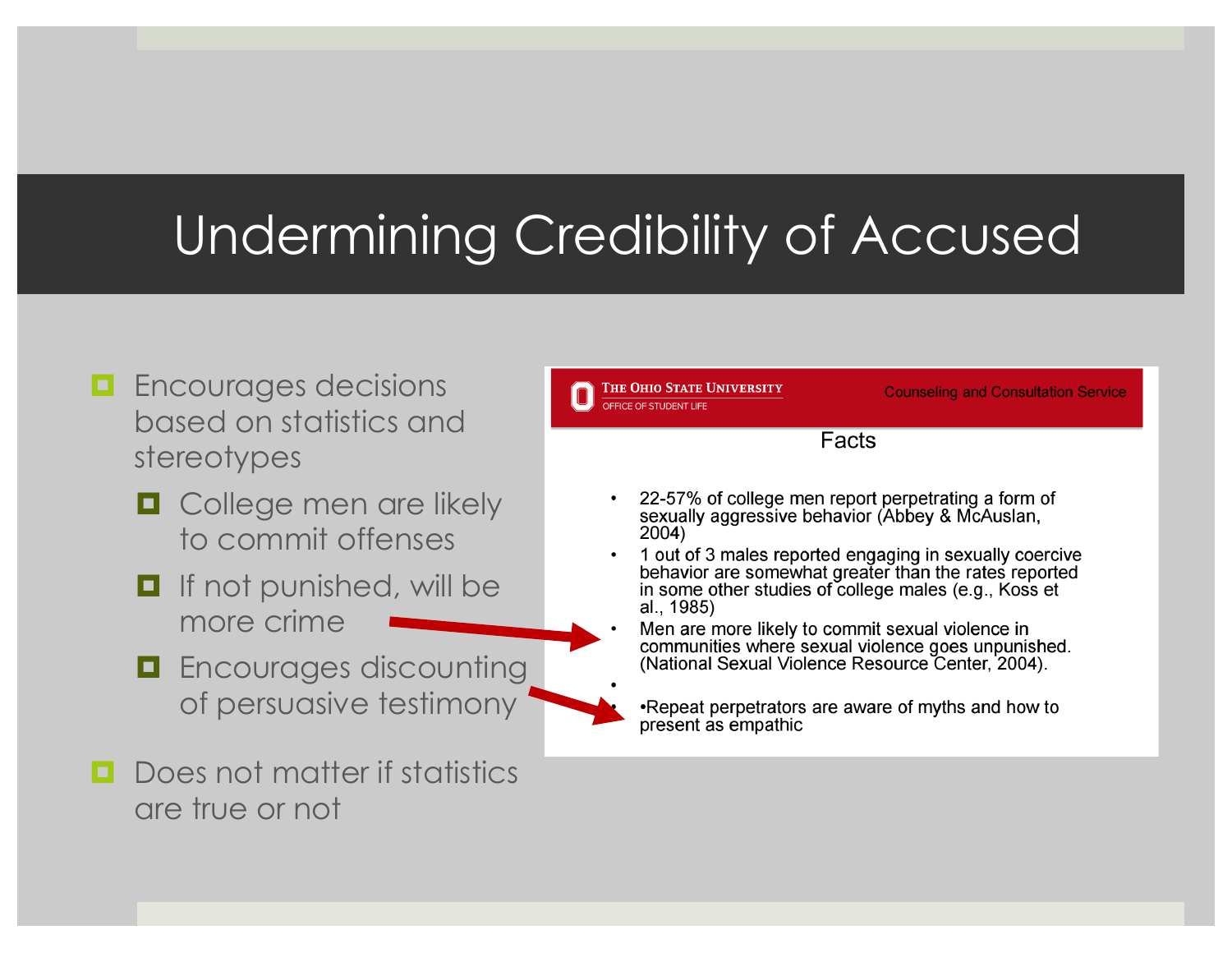## 2. Confrontation of Witnesses

- $\blacksquare$  Most schools rely on written questions
	- $\Box$  Suggestion in Dear Colleague Letter
	- $\Box$  Constitution does not require "crossexamination"
- $\blacksquare$  Problems:
	- $\blacksquare$  Is this effective?
	- $\blacksquare$  Gatekeeping
- $\blacksquare$  Problem Scenario:
	- $\Box$  Complaint made to Title IX **Office**
	- $\blacksquare$  Investigation Completed with statements from **Complainant**
	- $\Box$  Complainant does not appear at hearing
	- $\blacksquare$  Hearing relies solely on statements in investigation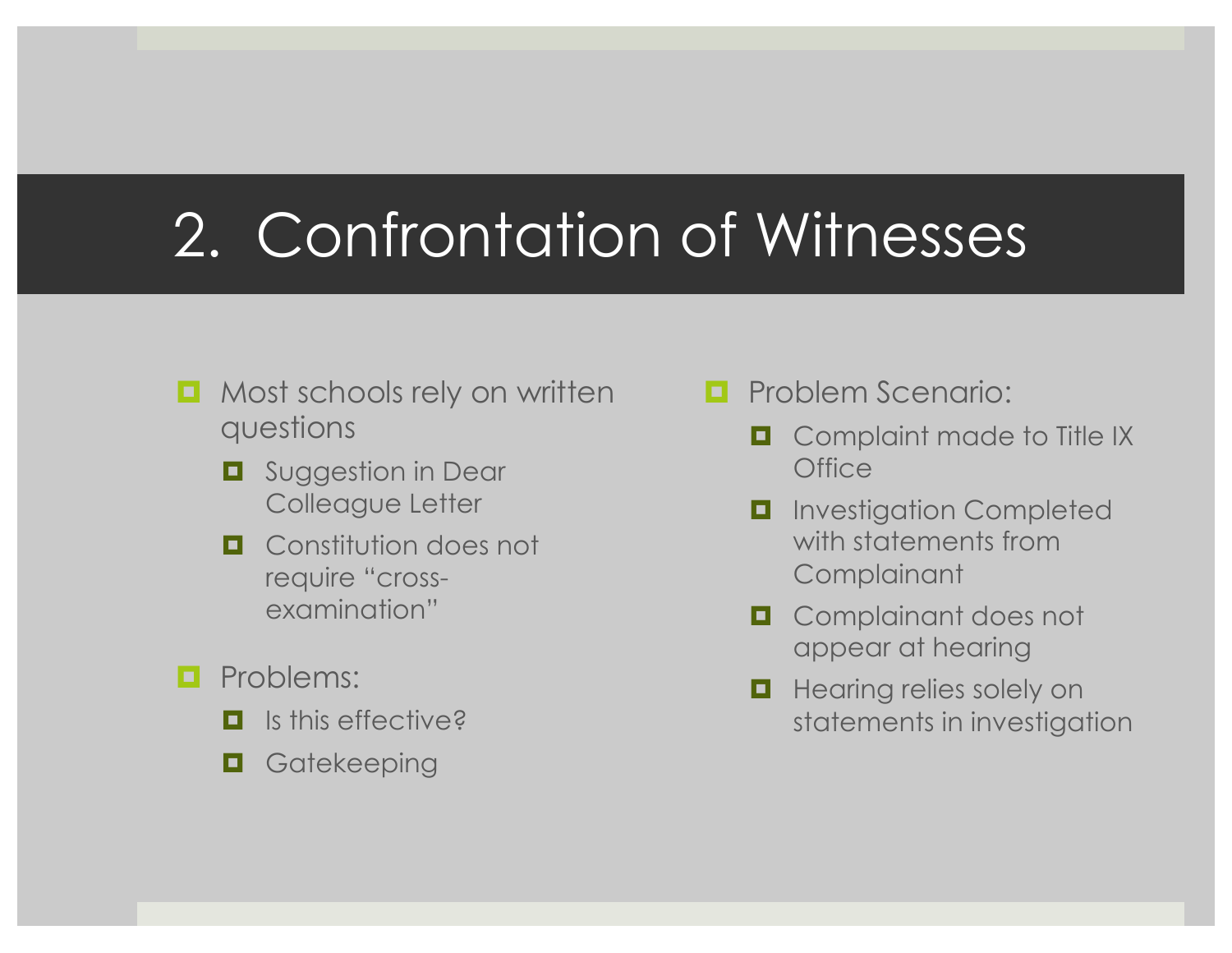## Confrontation of Witnesses

- Why have cross-examination? Answer: Accuracy
	- $\blacksquare$  *Blackstone, Commentaries on the* Laws of England (1768): "This open examination of witnesses . . . is much more conducive to the clearing up of truth"
	- ¤ *Pointer v. Texas*(1965): "Probably no one, certainly no one experienced in the trial of lawsuits, would deny the value of crossexamination in exposing falsehood and bringing out the truth . . ."
- Need to acknowledge costs
	- $\blacksquare$  Victims can be traumatized
	- $\blacksquare$  School administrators don't have the training or experience to control
- $\blacksquare$  Schools create some of the problems through process
	- Inexperience or untrained chairs
	- No attorney participation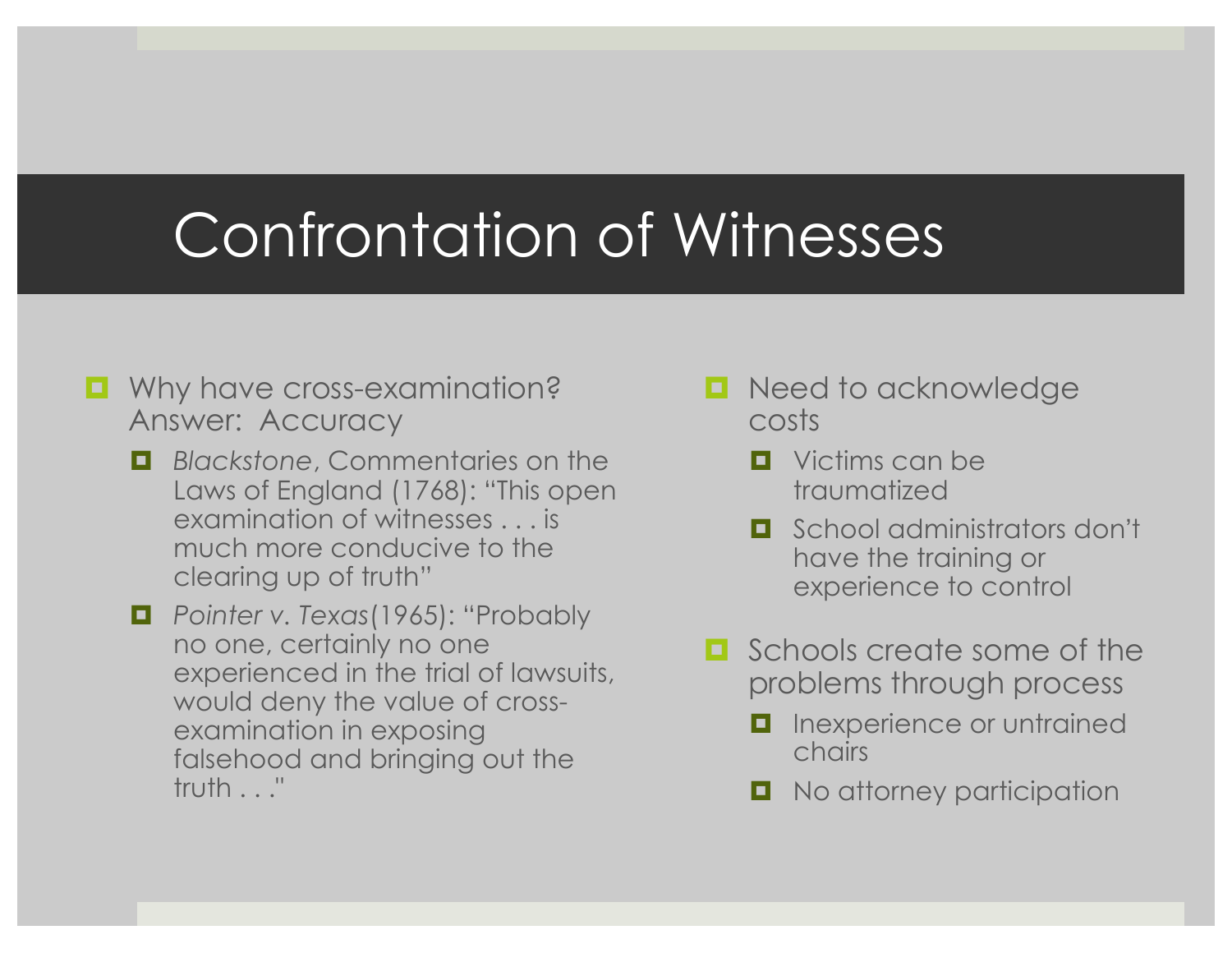### Confrontation Law

- **E** Broad Claim by Schools: In college and university disciplinary hearings, there is no "general" right to confront adverse witnesses
- $\blacksquare$  Narrow Claim by Students:

In college and university disciplinary hearings, the Due Process guarantees of the Constitution includes a right to confront adverse witnesses when: (1) the information supplied by those witnesses is the reason for the adverse actions and (2) there is a question of credibility to be resolved by the finder of facts.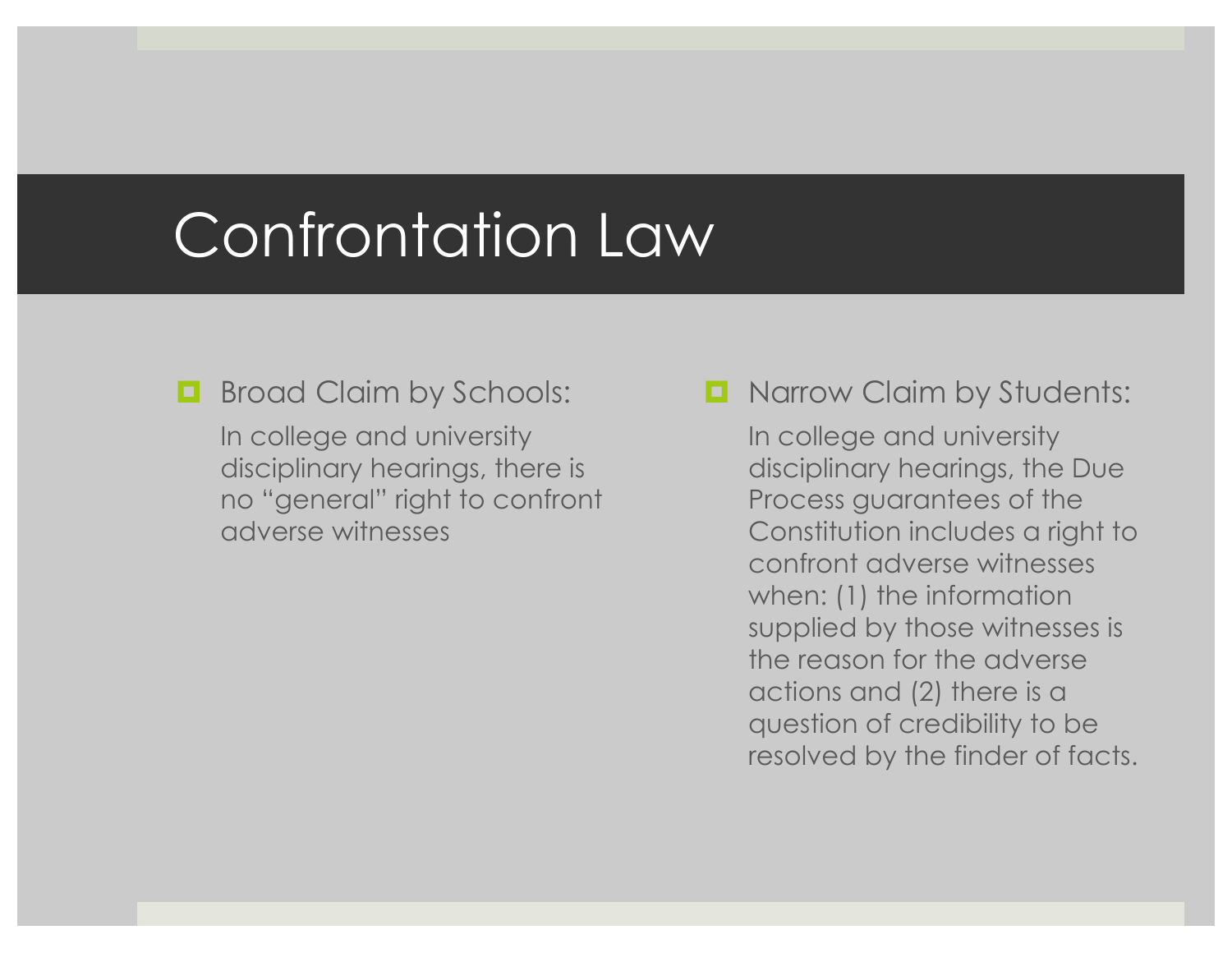#### *Flaim-Winnick* Rule

- Goldberg v. Kelly, 397 U.S. 254, 269 (1970): "in almost every setting where important decisions turn on questions of fact, due process requires an opportunity to confront and cross-examine adverse witnesses."
- *Winnick v. Manning, 460 F.2d 545 (2d Cir. 1972), the Second* Circuit said, "if [a school disciplinary] case had resolved itself into a problem of credibility, cross-examination of witnesses might have been essential to a fair hearing." Id. at 550.
- Flaim v. Med. Coll. of Ohio, 418 F.3d 629 (6th Cir. 2005): relying on Winnick, when there is "a choice between believing an accuser and an accused, . . . cross-examination is not only beneficial, but essential to due process."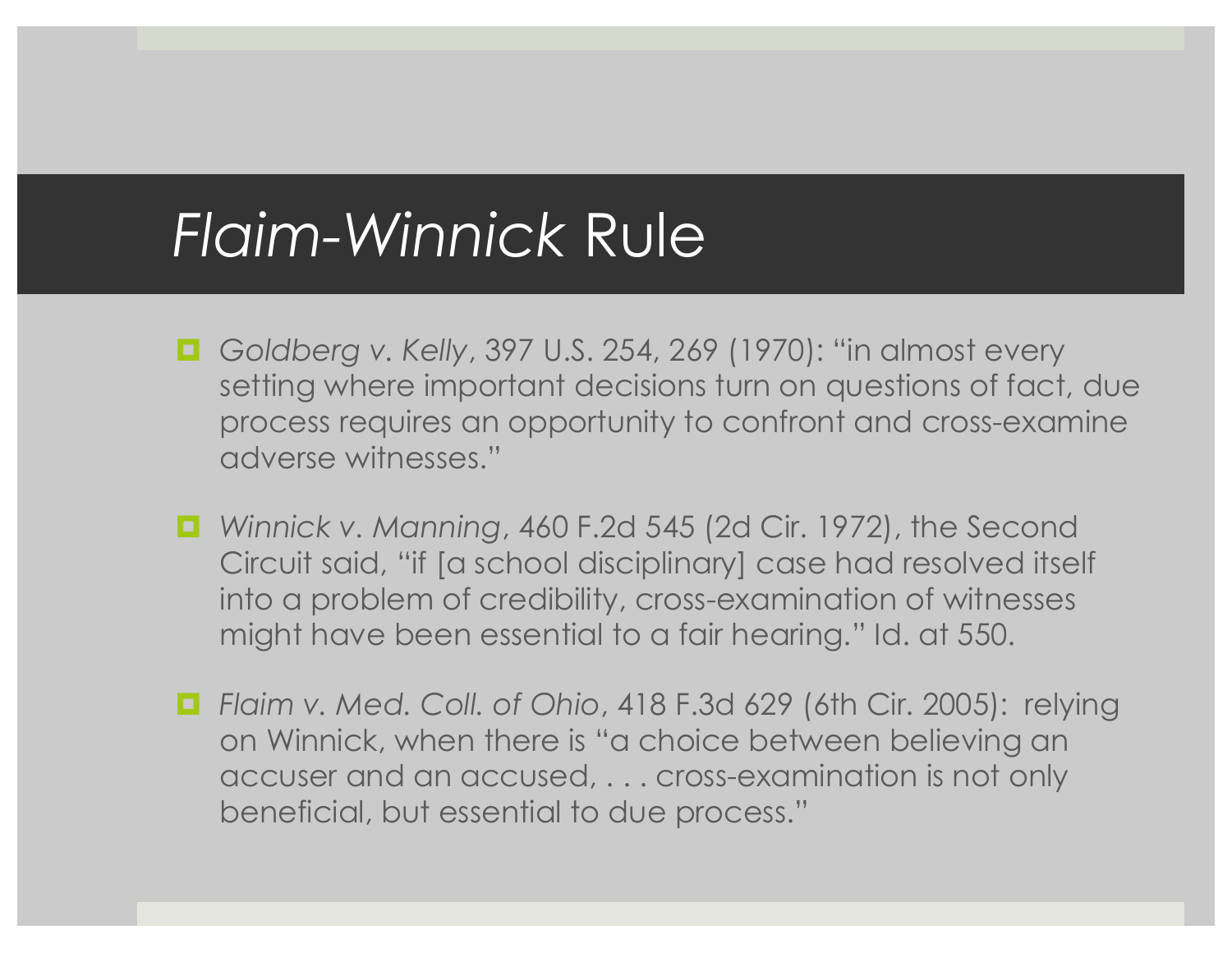## Doe v. University of Cincinnati

- $\blacksquare$  Allegation of sexual assault during a Tinder hookup
- Complainant provides statement to investigator
- UC conducted a haring to determine if student had violated the Student Code of Conduct.
	- $\Box$  Complainant did not appear at the ARC Hearing.
	- The "Investigative File" was read to the hearing panel.
		- The investigator and the Title IX coordinators were not present.
		- **□** Included statements of the four people Complaint told her story to
	- $\blacksquare$  No Physical evidence presented
- **E** Result: Responsible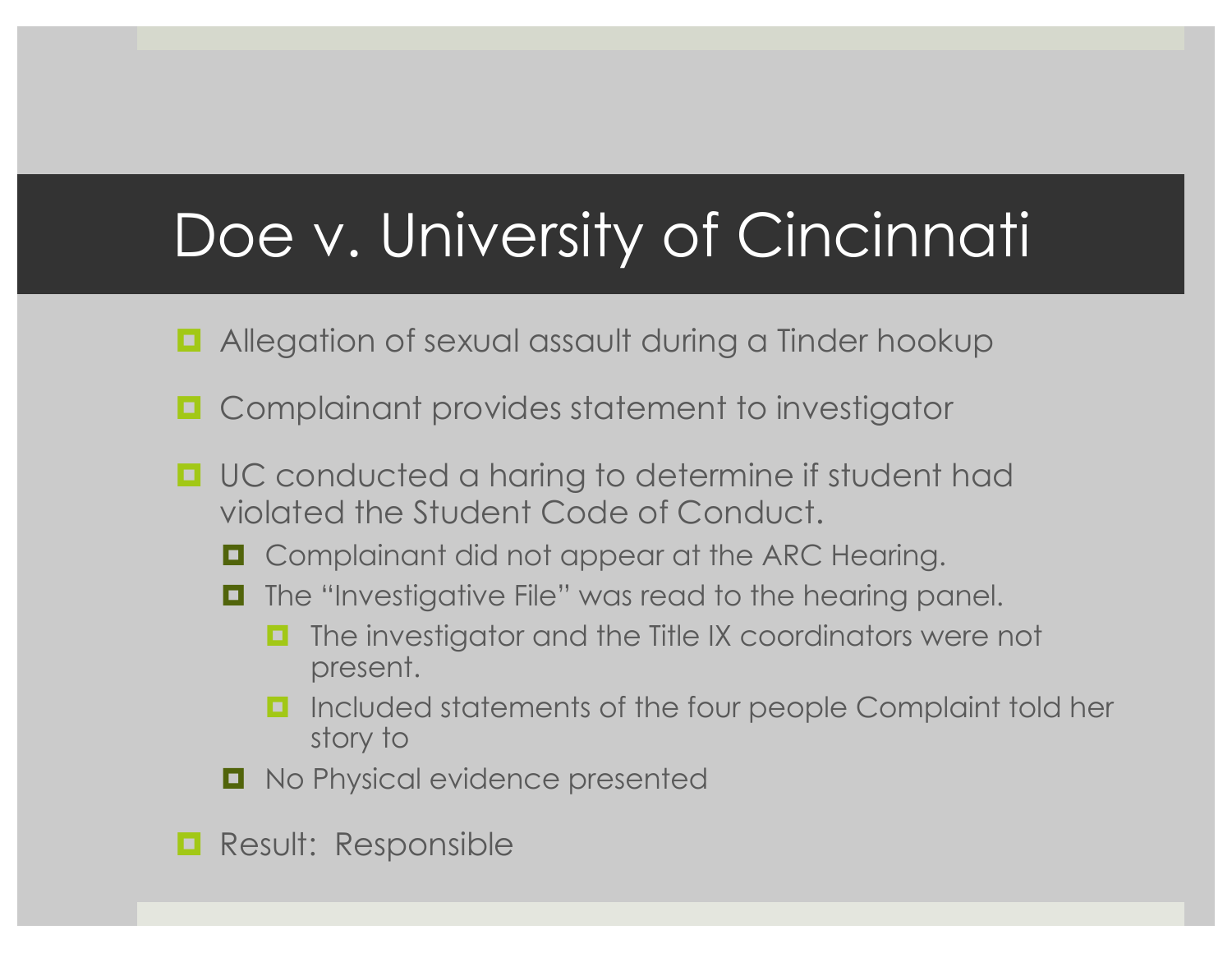### Doe v. UC: Hearing

[ARC CHAIR:] Okay, so the complainant is not here. At this time I *would have given them [sic] time to ask questions of the Title IX report. But again, they [sic] are not here. So we'll move on. So now, do you, as the respondent, [REDACTED], have any questions of the Title IX report?*

*[DOE]: Well, since she's not here, I can't really ask anything . . .*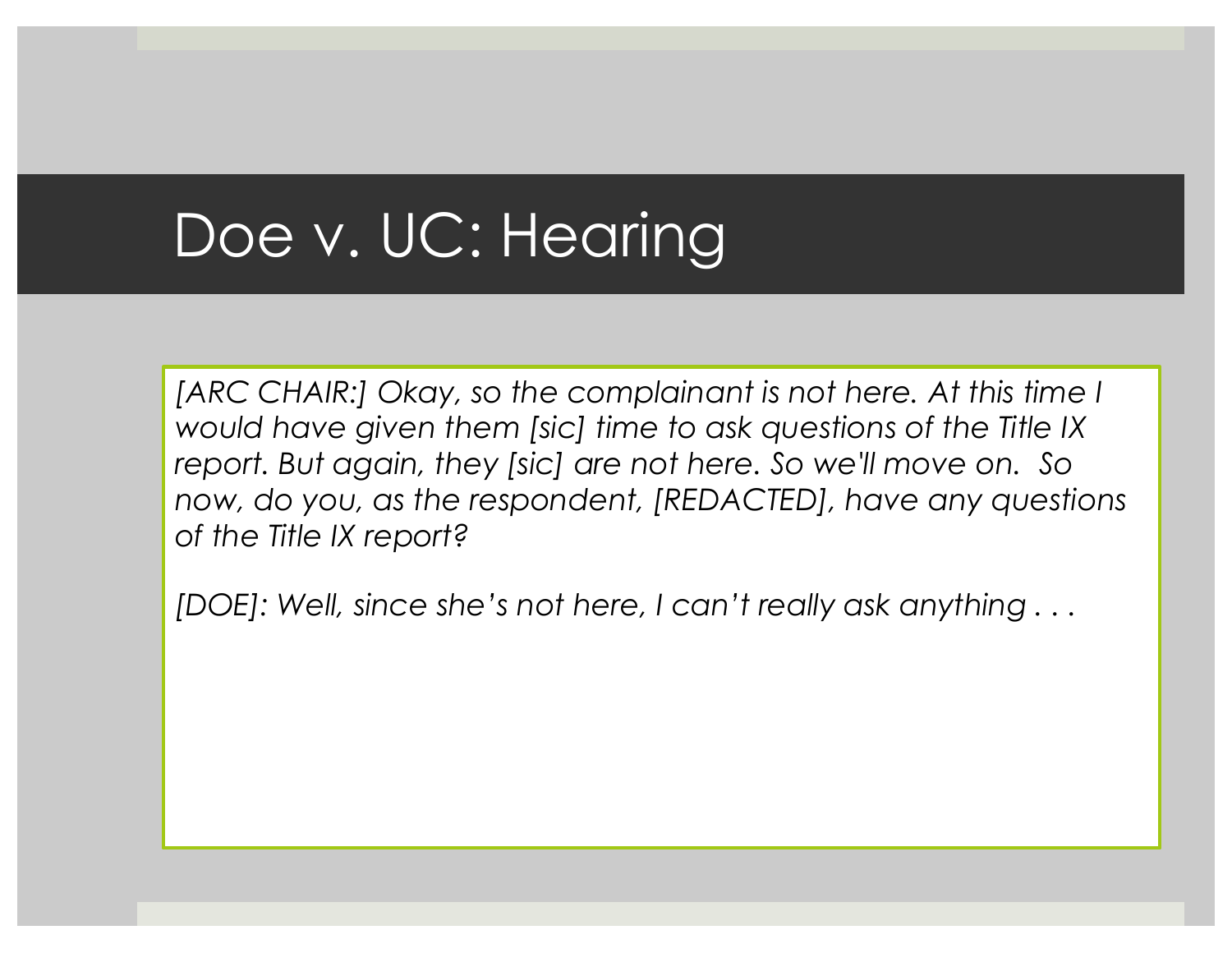### Doe v. UC: Result = Injunction

- ¤ *"In this case, the ARC Hearing Committee was given the choice of believing either Jane Roe or Plaintiff, and therefore, cross-examination was essential to due process."*
	- ¤ Adopts *Winnick-Flaim* approach
	- $\Box$  Distinguish cases with high school students
	- Decision suggests that written question process could have been acceptable
- $\blacksquare$  Take away:
	- Complainant must appear before and be questioned in front of the finder of facts
	- Why? Leads to a more accurate process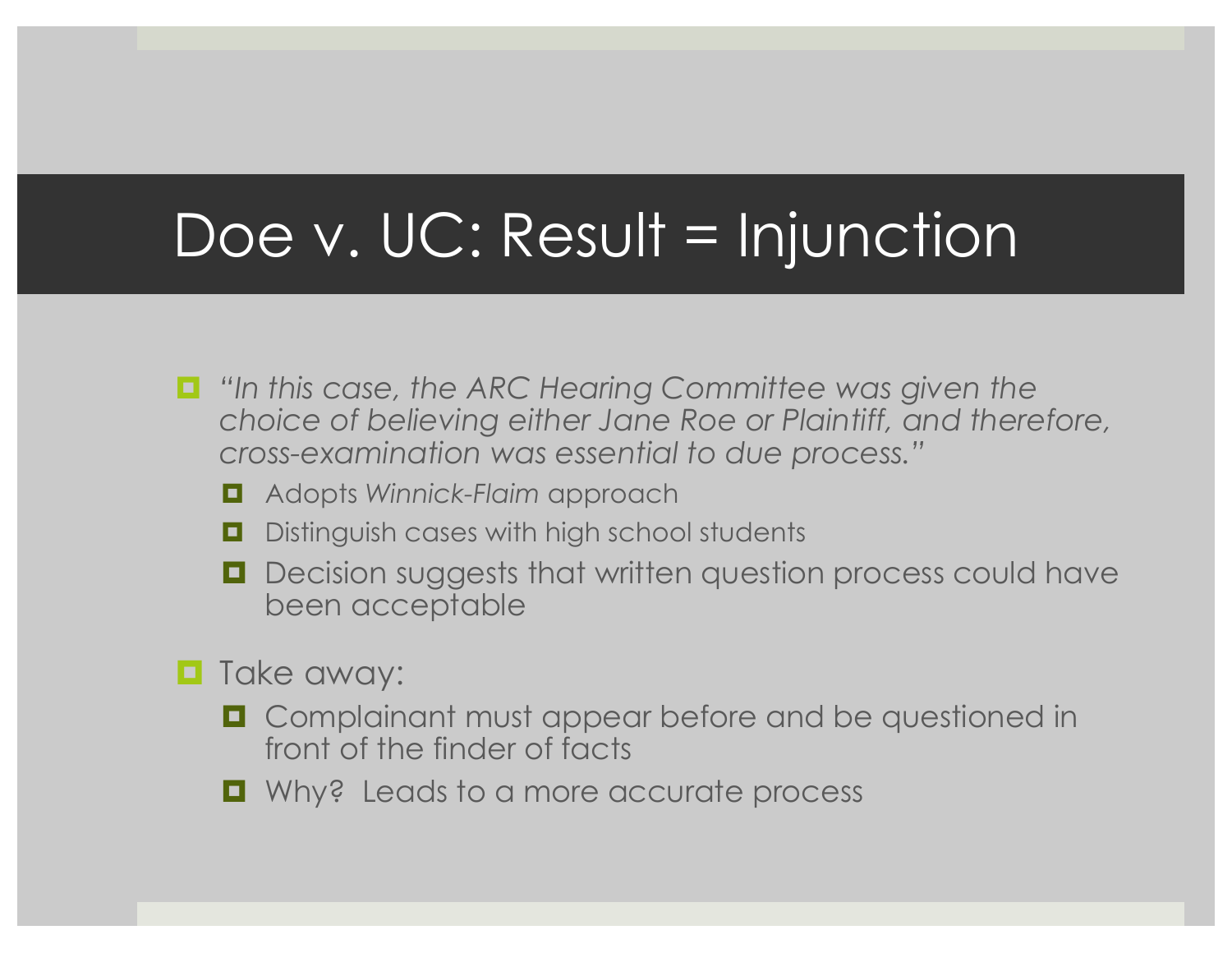## 3. Disclosure of Helpful Evidence

- What is "helpful evidence"
	- $\blacksquare$  Lawyers refer to this as "exculpatory evidence"
	- $\blacksquare$  Two types:
		- $\blacksquare$  Actually undermines the claims of a party
		- $\blacksquare$  Affects the credibility of a party
- $\blacksquare$  Why? Accuracy
	- $\blacksquare$  Prevent surprises
	- $\blacksquare$  Give parties adequate time to prepare their presentations
	- $\blacksquare$  Allow finder of facts to assess credibility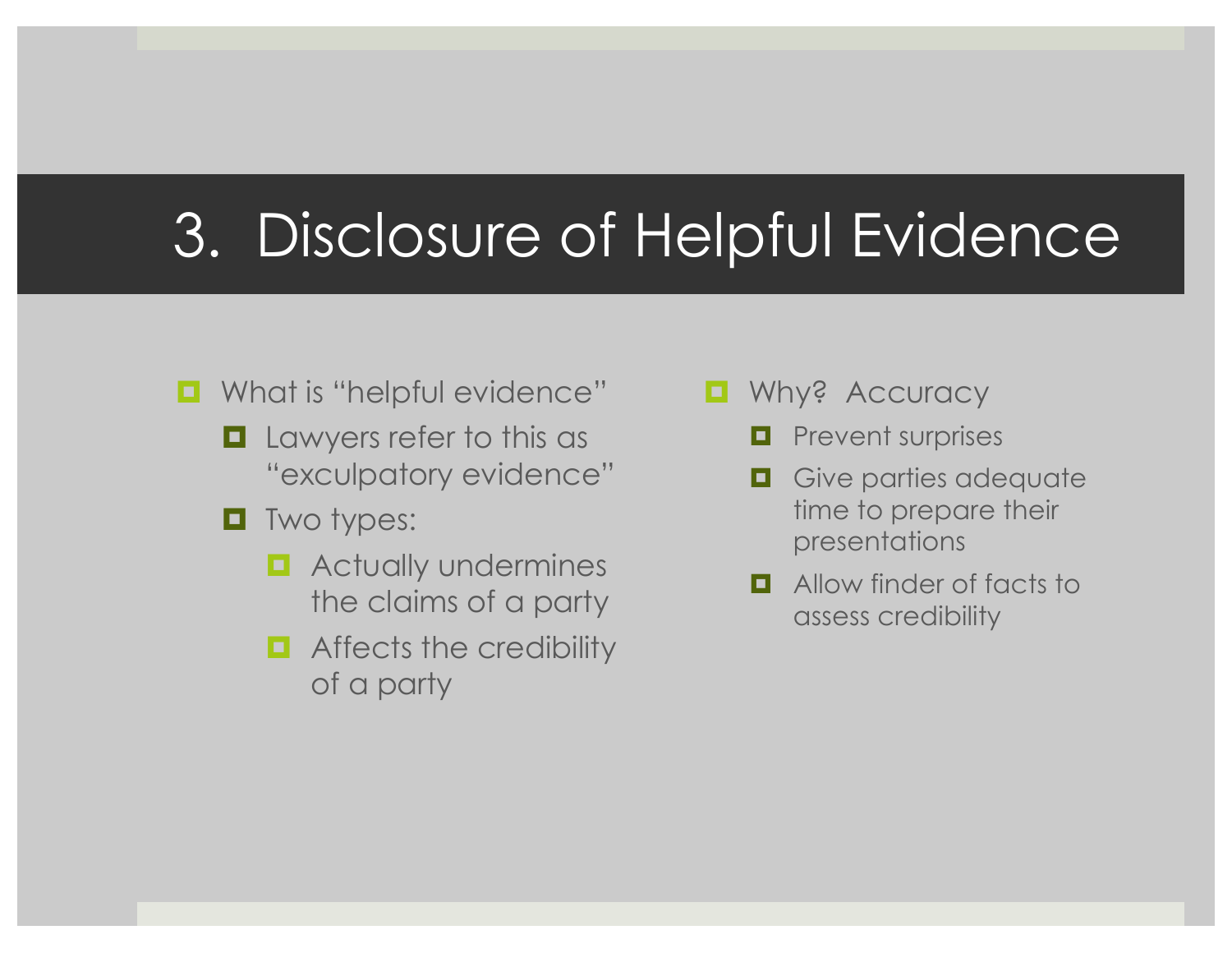### Disclosure of Helpful Evidence

- $\blacksquare$  Example: Accused Student often asked: why would she make up this allegation?
- $\blacksquare$  Possible answers in possession of school:
	- $\blacksquare$  Academic records
	- $\blacksquare$  Victim advocacy
- **E** Accommodations could affect credibility
	- $\Box$  Creates incentive for students to fabricate to obtain accommodation
	- $\Box$  Locks in a story
- $\blacksquare$  Mistakes:
	- Not trusting finder of fact to evaluate this evidence
	- $\blacksquare$  Inclusion of "hearsay" reports of assault to bolster credibility of victim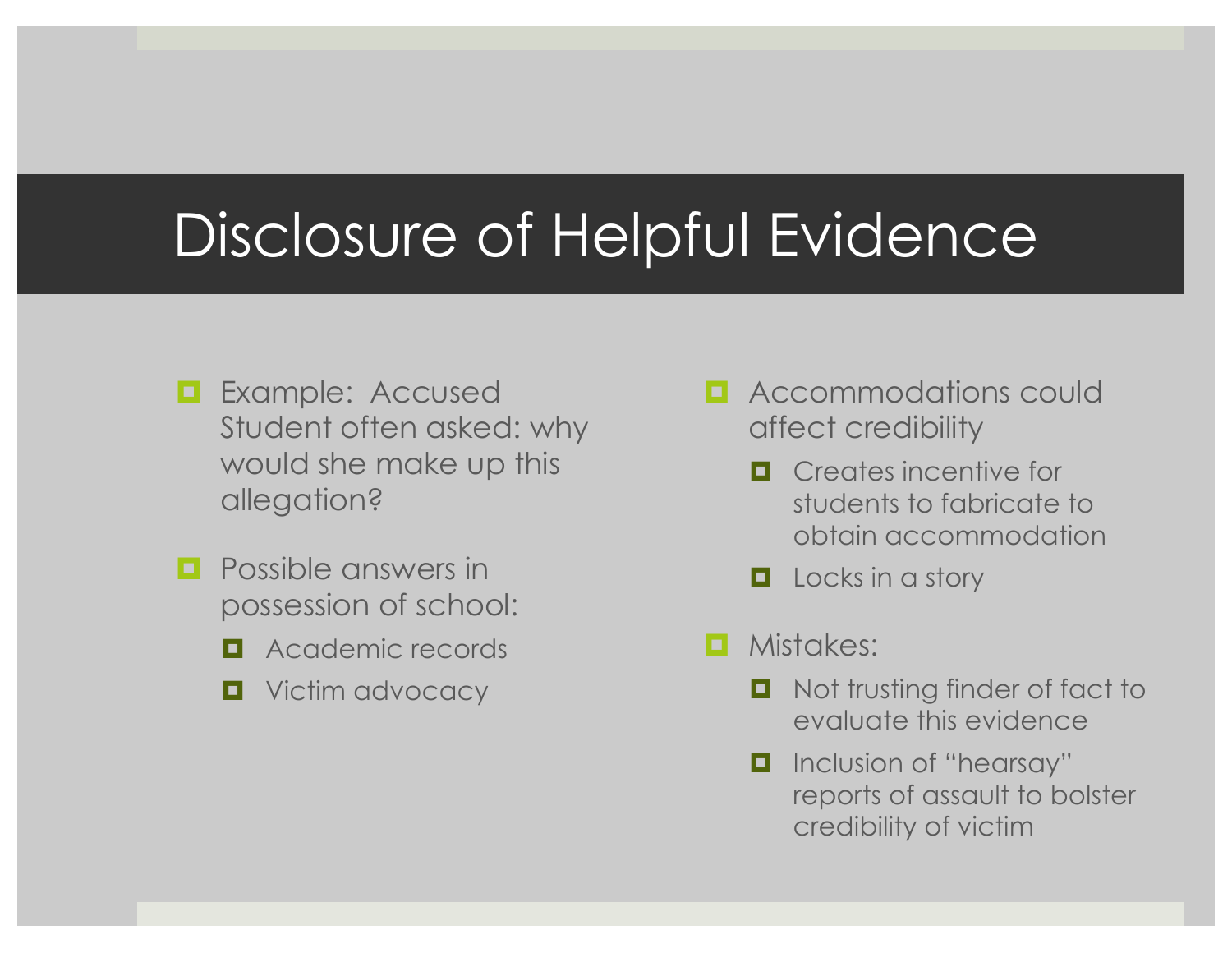### Doe v. The Ohio State University

- Students at The Ohio State University College of Medicine
	- Accused student going into final year
	- Complainant started in 2013.
- $\blacksquare$  **December 2013:** Complainant requested permission to take a leave of absence and to restart the first year of medical school
- $\blacksquare$  **July 2014**: Complainant and Accused Student have sex after meeting at a bar. NO COMPLAINT.
- $\blacksquare$  **March 23, 2015:** Academic Program Director informs Complainant he was referring her to the ABRC with the recommendation that the Committee "consider dismissal from the College of Medicine."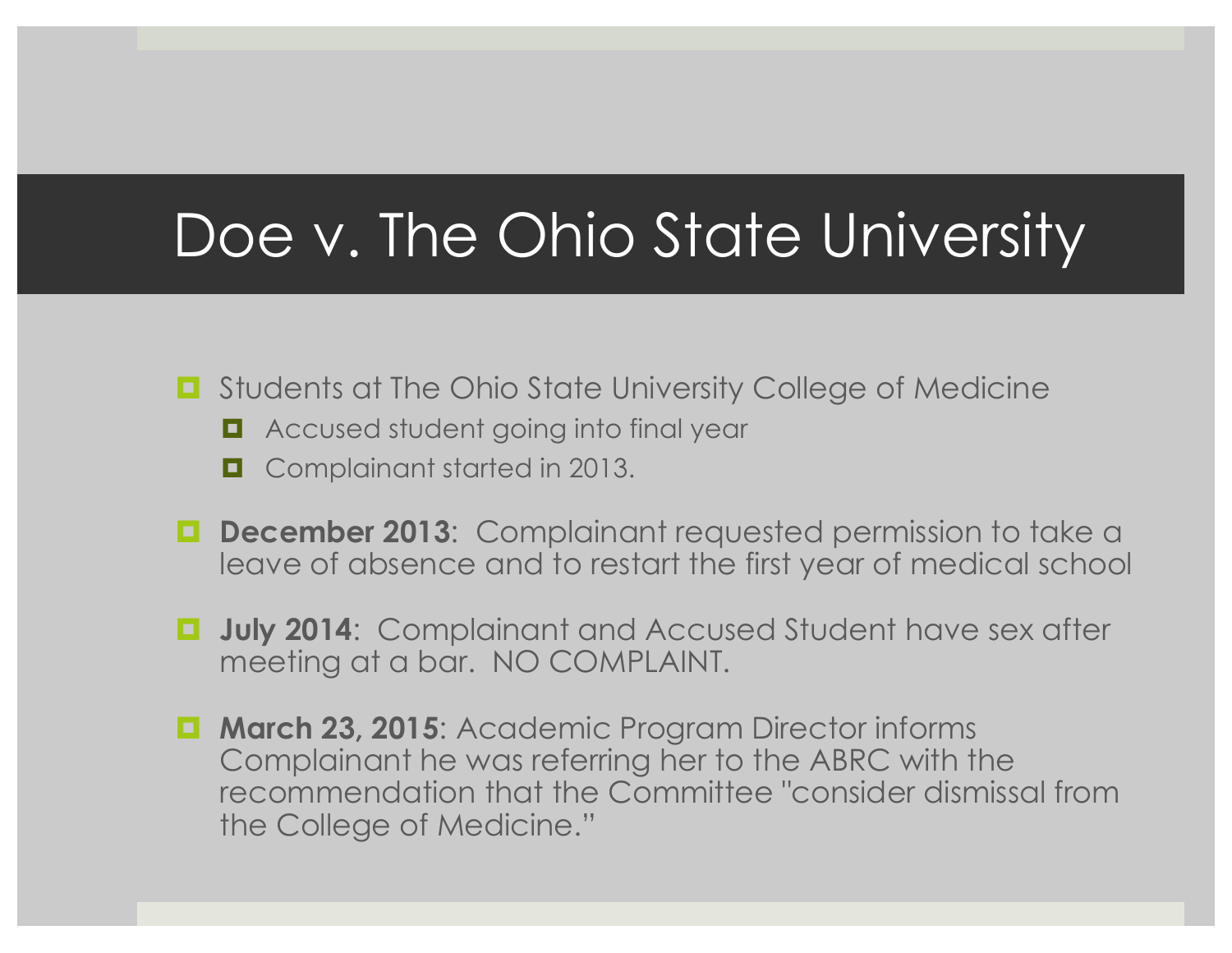### Doe v. OSU Timeline

- **March 25, 2015:** Complainant contacted the OSU Counseling and Consultation Service
- $\blacksquare$  **April 2, 2015:** Complainant met with victim advocate and (later) Title IX Coordinator

#### $\blacksquare$  **April 15, 2015:** Med School Hearing

- Advocate accompanied and helped prepare a statement
- OSU Title IX director sent letter of support; affirmatively stated that Ms. Roe was "a victim of a crime sexual in nature,"
- Complainant told ABRC that she had been sexually assaulted in July, 2014
- $\blacksquare$  **April 21, 2015:** Allowed to restart Med School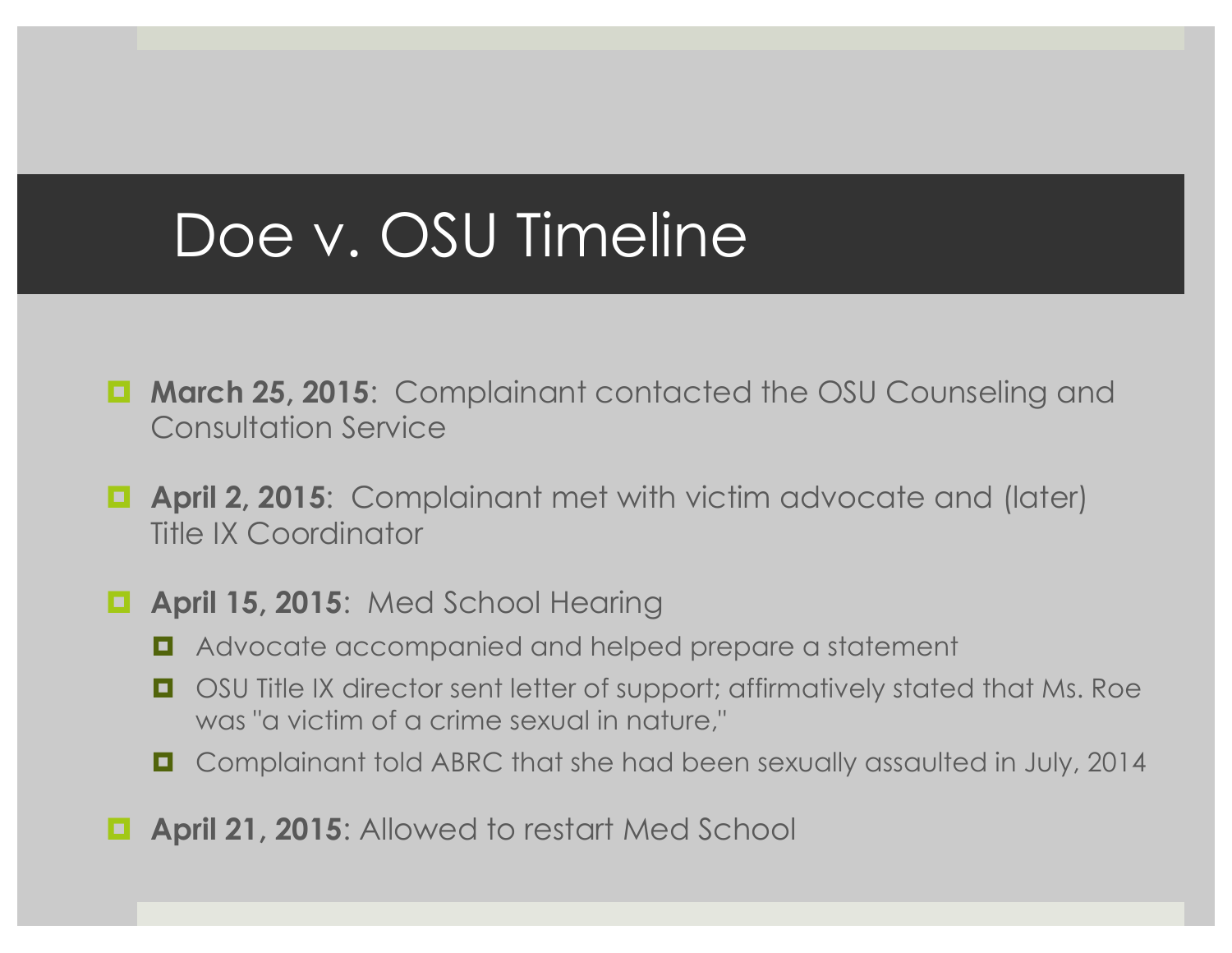## False Statements at Hearing

*"I had to present this case to the [Med School Committee] and tell them about this assault and how it affected me throughout this year. . . . their decision to keep me in school and allow me continue next year in the fall was already decided before my decision to report this assault."*

Reported assault to Advocate and Title IX Coordinator prior to Med School decision

*"this [reporting the assault] doesn't give me any benefit other than holding him responsible and meeting an ethical obligation or responsibility, rather."*

Letter: Allowed to stay in school in "acknowledgment of the apparent impact of the personal incident [i.e. the sexual assault] which you described as affecting your performance ...."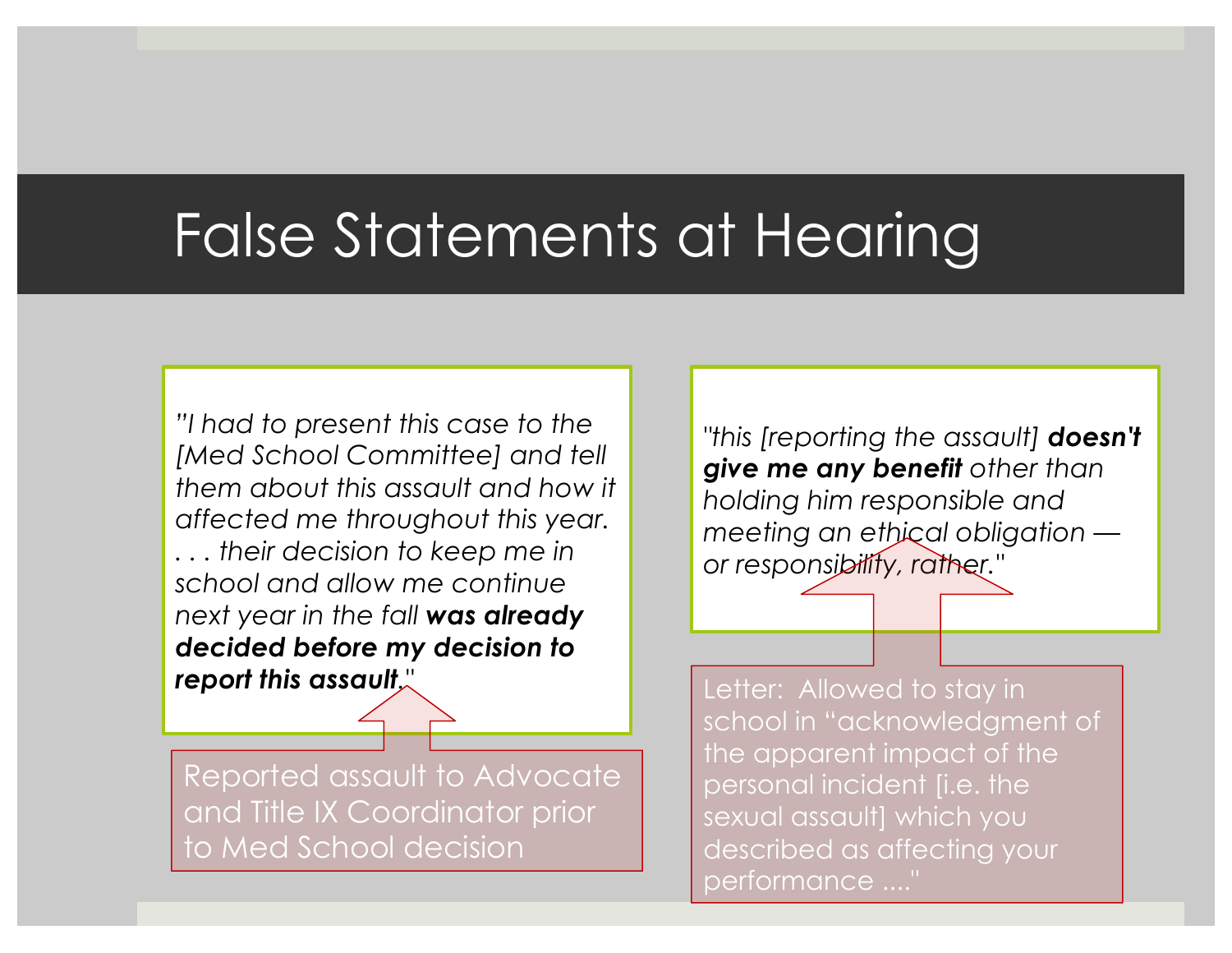### Court Decision: Need to Disclose

*. . . without discovery or mandatory disclosures, Doe is left to rely on the beneficence of the university administrators. Doe only has what he can unearth and what OSU provides to form the basis of any cross-examination. In this case, Doe alleges that he had no way to know about critical evidence that would impeach his accuser's credibility, and this was a case where the panel's decision hinged on a credibility decision*

*If the Administrators knew that Jane Roe lied about the timing of her accommodation at the hearing and permitted her testimony to stand unrebutted, that plausibly violated John Doe's right to a fundamentally fair hearing. . .*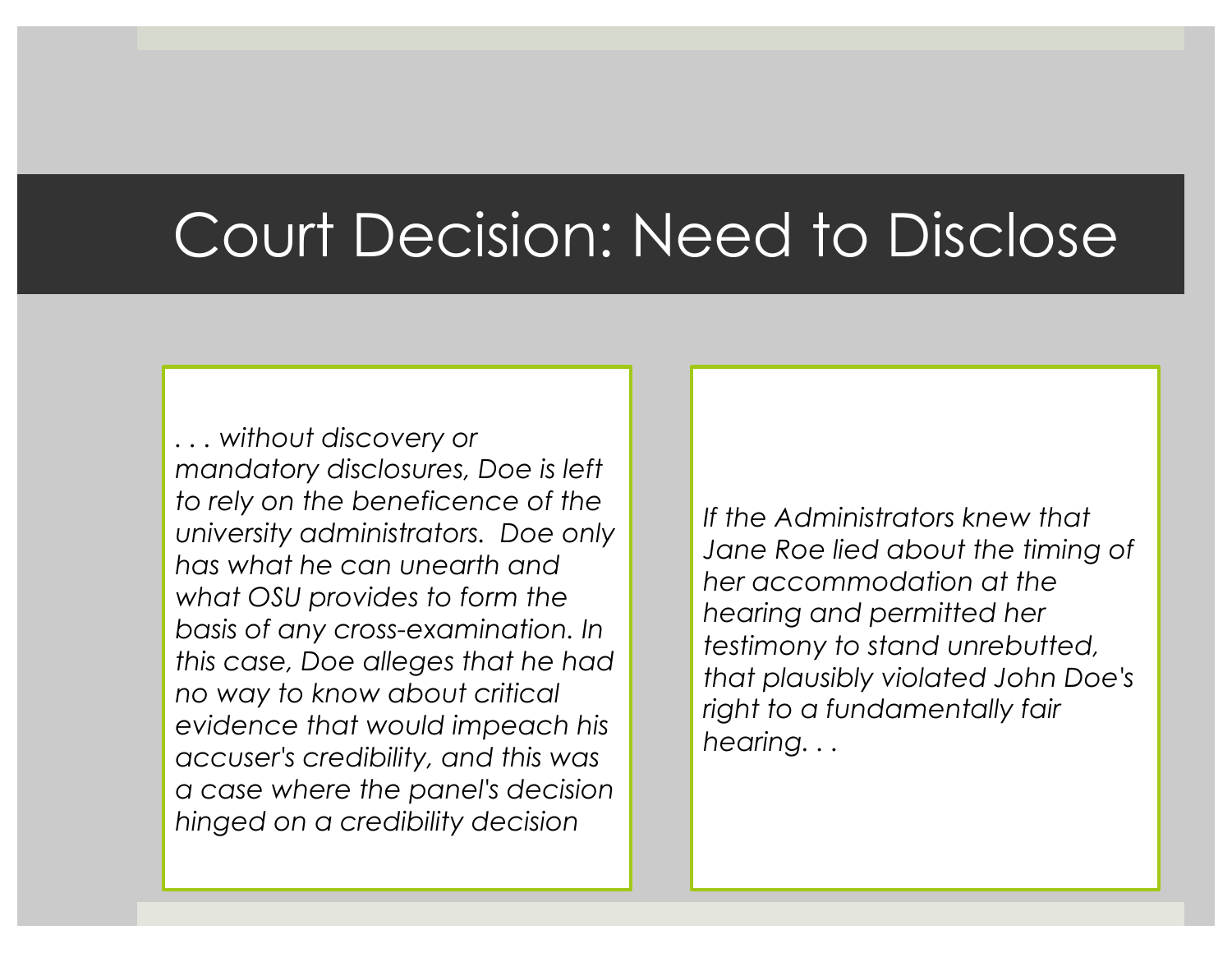#### Note on FERPA

- Nothing in FERPA prohibits the disclosure of the records as part of the disciplinary process
	- 99 CFR §99.31 and 28 U.S.C. §1232(g)(b)(1)(a): disclosure of student records is permitted to other school officials who have a legitimate interest in access to the records.
	- 99 CFR 99.31(a)(14)(i): disclosure of education records, without the consent of the student, is permissible "in connection with a disciplinary proceeding at an institution of postsecondary education."
- FERPA does not prohibit disclosure of redacted records. U.S. v. *Miami Univ*., 294 F.3d 797, 824 (6th Cir. 2002) ("Nothing in the FERPA would prevent the Universities from releasing properly redacted records")